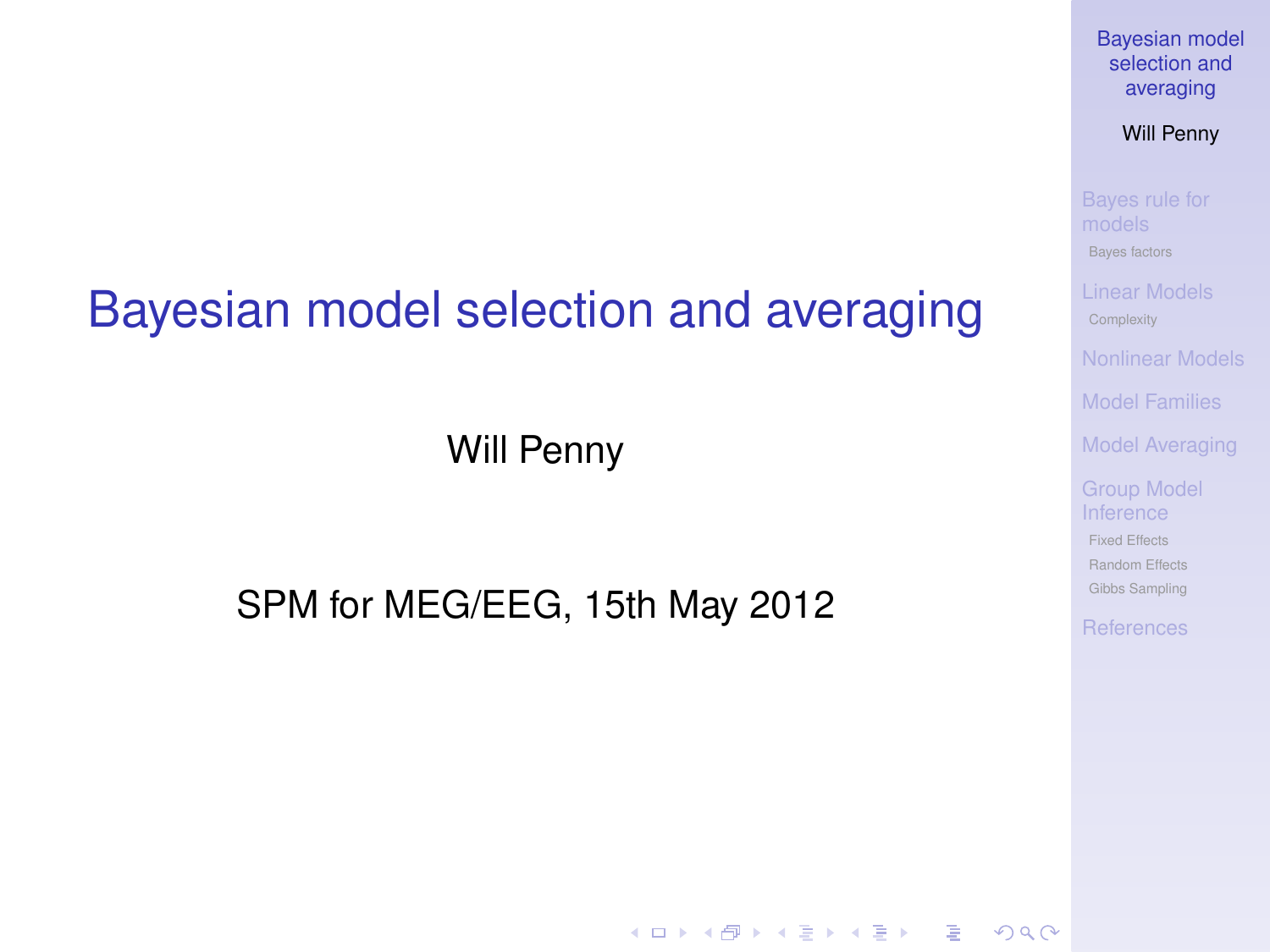### Bayes rule for models

A prior distribution over model space *p*(*m*) (or 'hypothesis space') can be updated to a posterior distribution after observing data *y*.



<span id="page-1-0"></span>where *p*(*y*|*m*) is referred to as the evidence for model *m* and the denominator is given by

$$
p(y) = \sum_{m'} p(y|m')p(m')
$$

[Bayesian model](#page-0-0) selection and averaging

Will Penny

[Bayes rule for](#page-1-0) models

[Bayes factors](#page-5-0)

[Model Families](#page-18-0)

[Model Averaging](#page-22-0)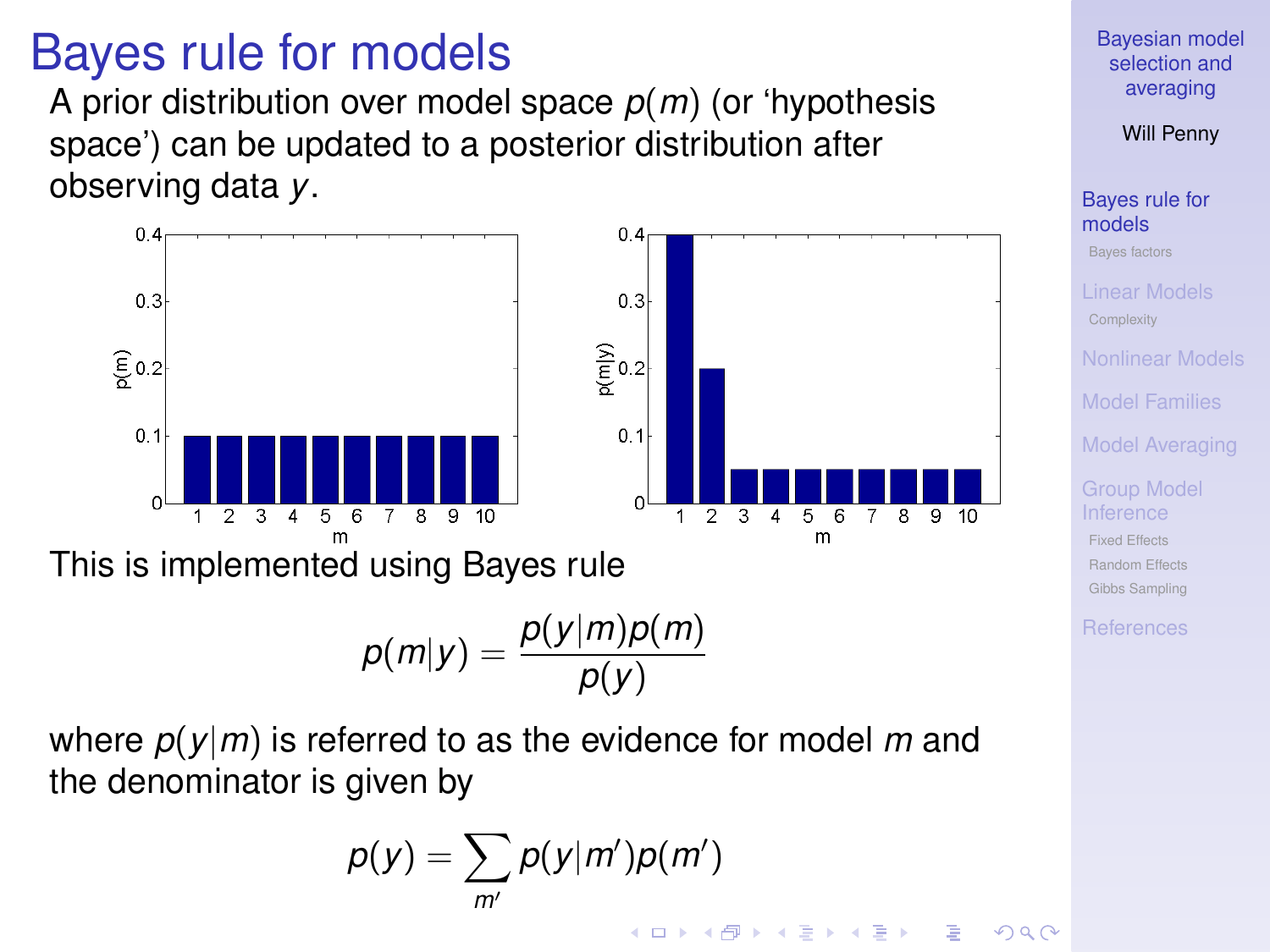## Bayes Factors

#### The Bayes factor for model *j* versus *i* is the ratio of model evidences

$$
B_{ji}=\frac{p(y|m=j)}{p(y|m=i)}
$$

We have

$$
B_{ij}=\frac{1}{B_{ji}}
$$

[Bayesian model](#page-0-0) selection and averaging

Will Penny

[Bayes rule for](#page-1-0) models

[Bayes factors](#page-5-0)

[Model Families](#page-18-0)

[Model Averaging](#page-22-0)

[Fixed Effects](#page-25-0) [Random Effects](#page-26-0) [Gibbs Sampling](#page-32-0)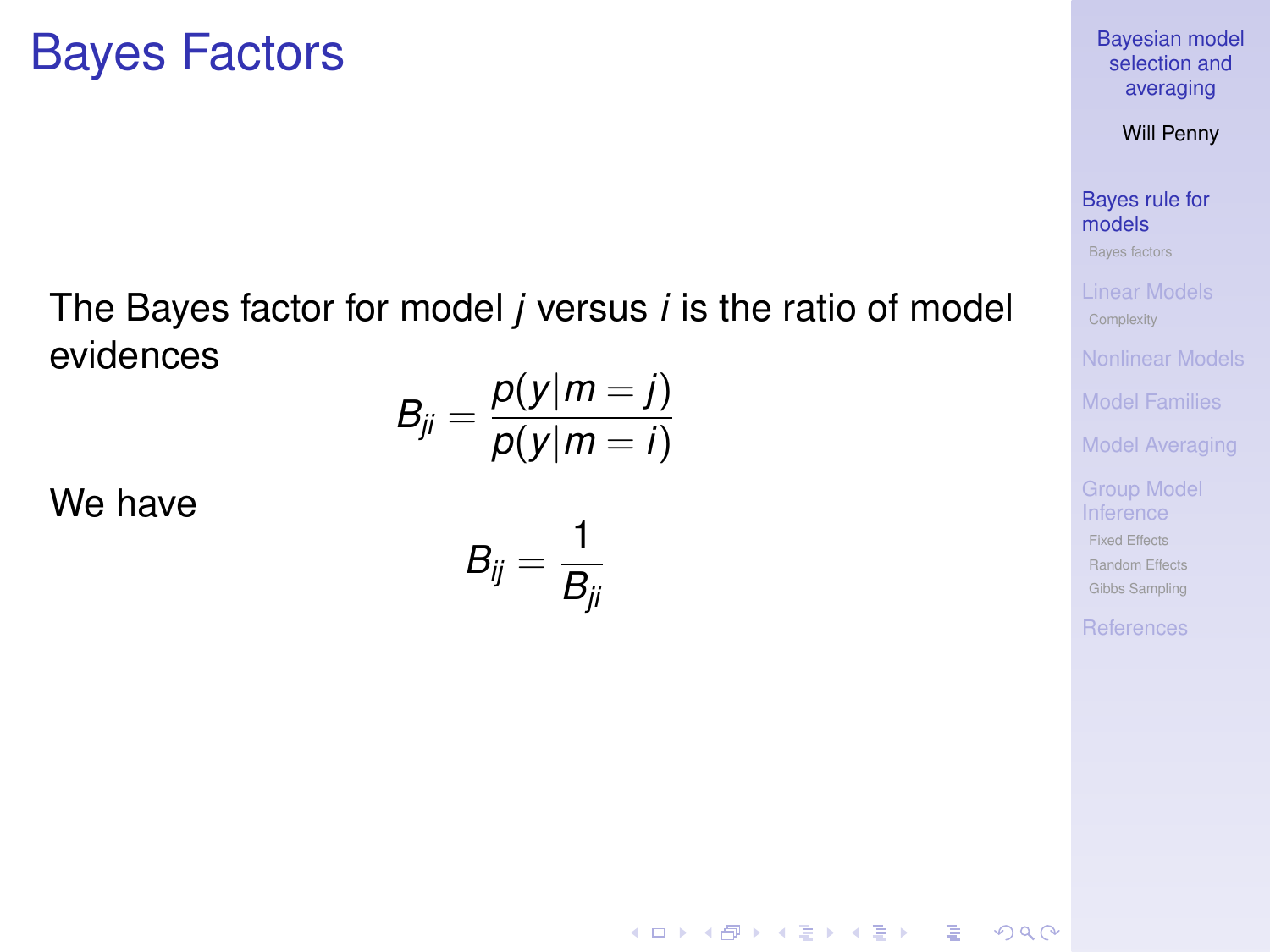### Posterior Model Probability

Given equal priors,  $p(m = i) = p(m = j)$  the posterior model probability is

$$
p(m = i | y) = \frac{p(y|m = i)}{p(y|m = i) + p(y|m = j)}
$$
  
= 
$$
\frac{1}{1 + \frac{p(y|m = j)}{p(y|m = i)}}
$$
  
= 
$$
\frac{1}{1 + B_{ji}}
$$
  
= 
$$
\frac{1}{1 + \exp(\log B_{ji})}
$$
  
= 
$$
\frac{1}{1 + \exp(-\log B_{ij})}
$$

[Bayesian model](#page-0-0) selection and averaging

Will Penny

[Bayes rule for](#page-1-0) models [Bayes factors](#page-5-0)

[Model Families](#page-18-0)

[Model Averaging](#page-22-0)

[Fixed Effects](#page-25-0) [Random Effects](#page-26-0) [Gibbs Sampling](#page-32-0)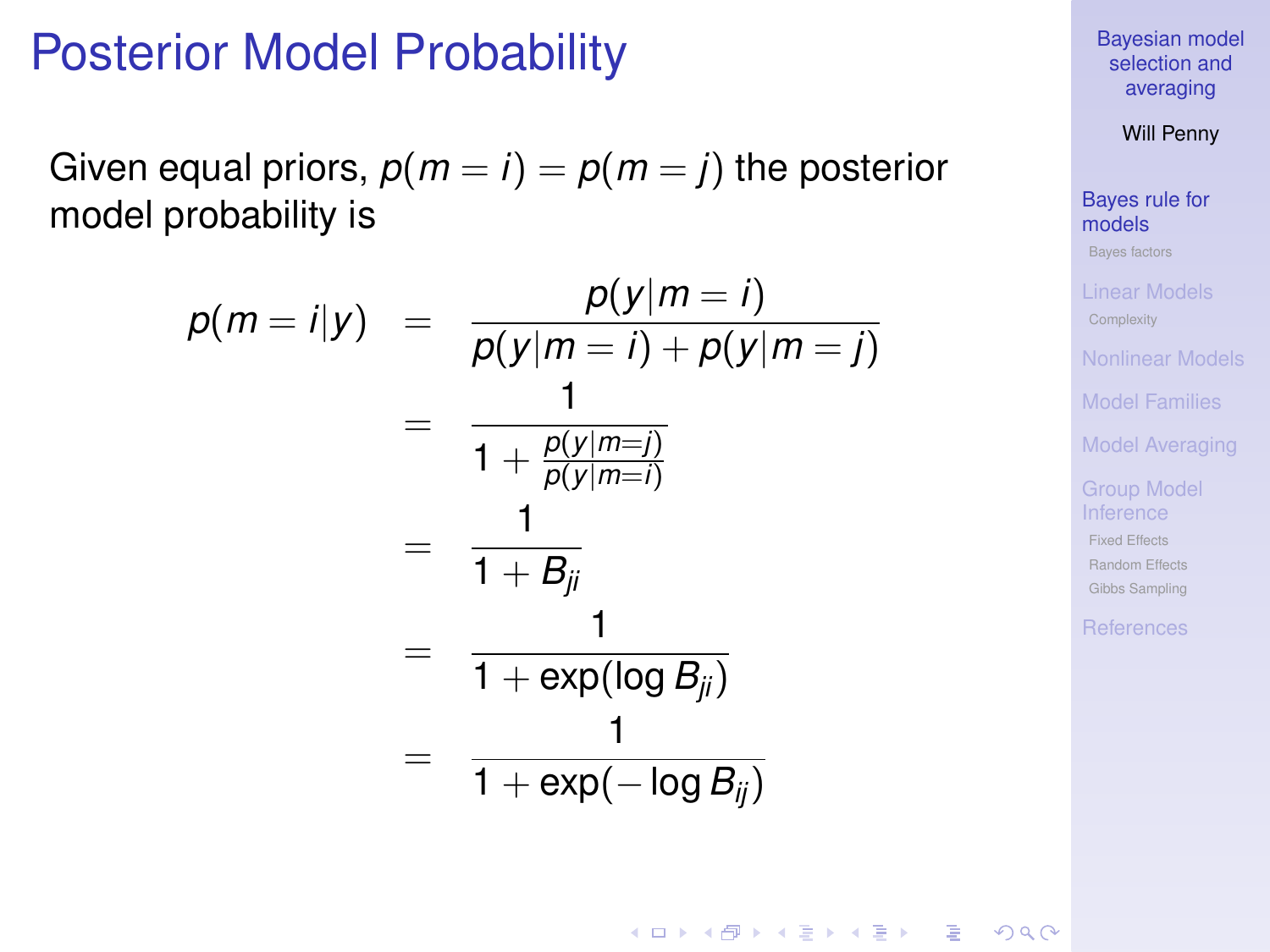## Posterior Model Probability

**Hence** 

$$
p(m = i|y) = \sigma(\log B_{ij})
$$

#### where is the Bayes factor for model i versus model j and

$$
\sigma(x) = \frac{1}{1 + \exp(-x)}
$$

is the sigmoid function.

[Bayesian model](#page-0-0) selection and averaging

Will Penny

[Bayes rule for](#page-1-0) models

[Bayes factors](#page-5-0)

[Model Families](#page-18-0)

[Model Averaging](#page-22-0)

[Fixed Effects](#page-25-0) [Random Effects](#page-26-0) [Gibbs Sampling](#page-32-0)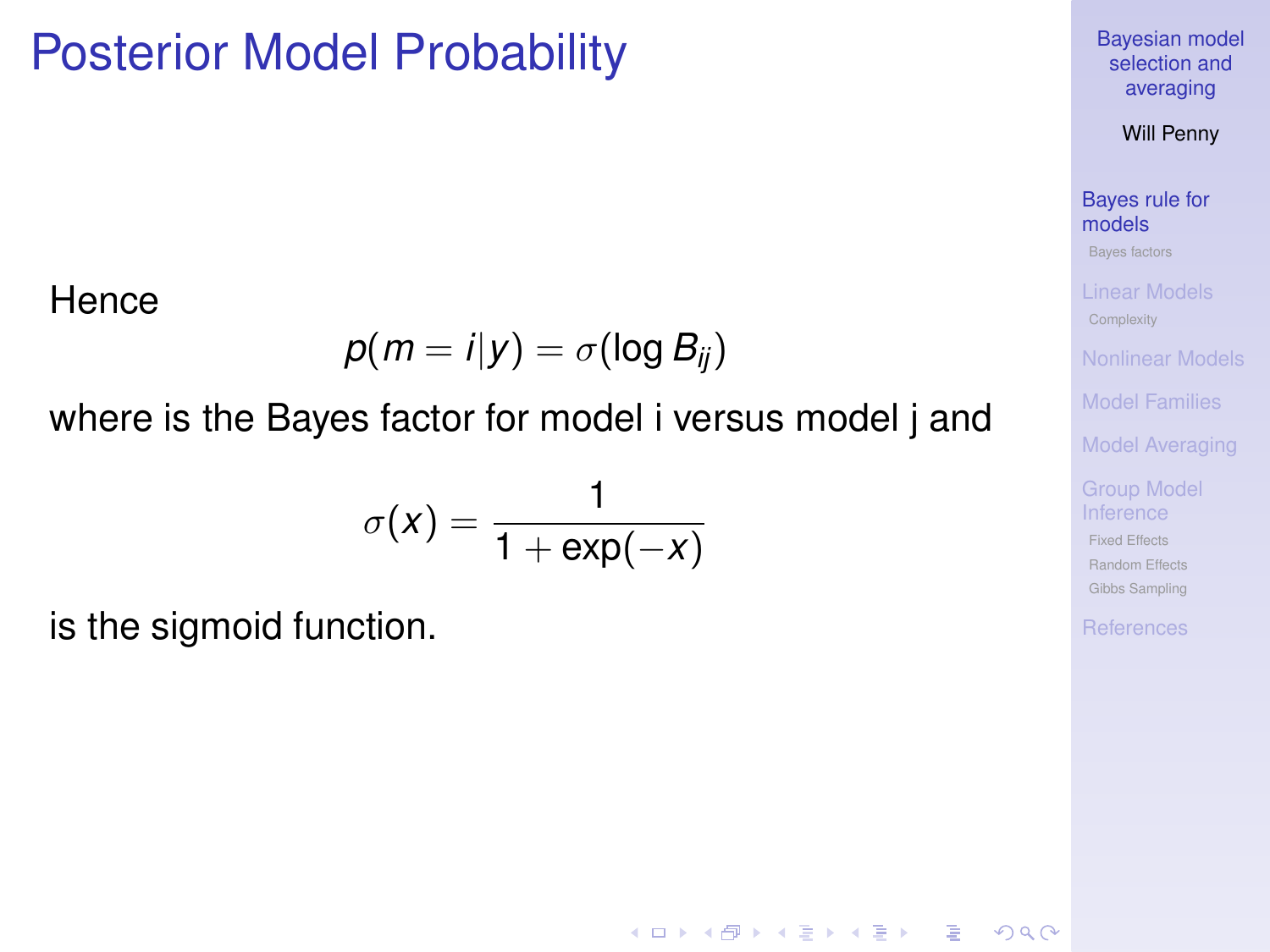## Bayes factors

The posterior model probability is a sigmoidal function of the log Bayes factor

 $p(m = i|y) = \sigma(\log B_{ii})$ 

<span id="page-5-0"></span>

[Bayesian model](#page-0-0) selection and averaging

Will Penny

[Bayes factors](#page-5-0)

[Model Families](#page-18-0)

[Model Averaging](#page-22-0)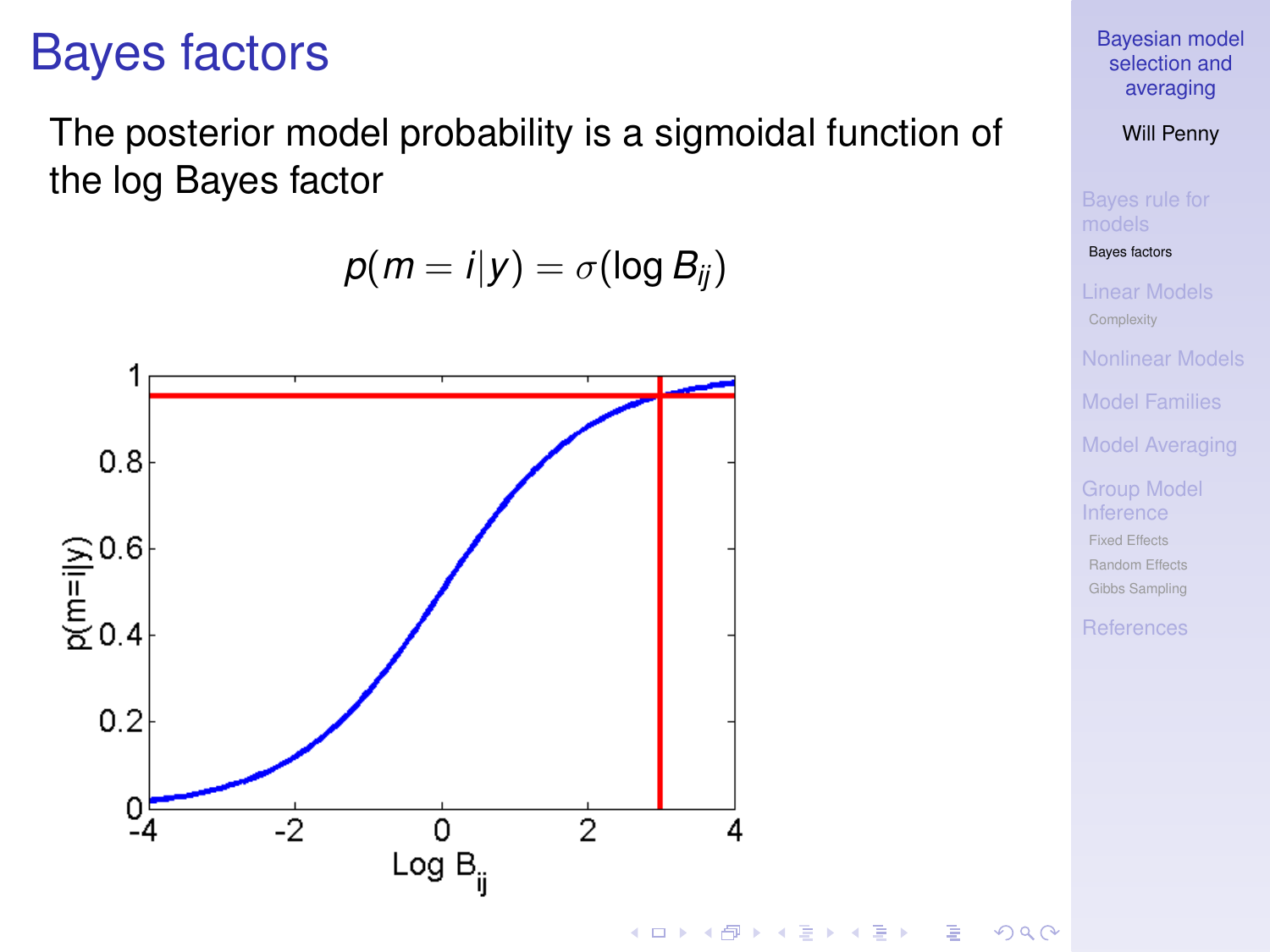# Bayes factors

#### The posterior model probability is a sigmoidal function of the log Bayes factor

 $p(m = i|y) = \sigma(\log B_{ii})$ 

Table 1

Interpretation of Bayes factors

| $B_{ii}$   | $p(m = i \gamma)$ (%) | Evidence in<br>favor of model i |
|------------|-----------------------|---------------------------------|
| $1 - 3$    | $50 - 75$             | Weak                            |
| $3 - 20$   | $75 - 95$             | Positive                        |
| $20 - 150$ | $95 - 99$             | Strong                          |
| $\geq$ 150 | $\geq 99$             | Very strong                     |

Bayes factors can be interpreted as follows. Given candidate hypotheses  $i$ and  $j$ , a Bayes factor of 20 corresponds to a belief of 95% in the statement 'hypothesis  $i$  is true'. This corresponds to strong evidence in favor of  $i$ .

#### From Raftery (1995).

[Bayesian model](#page-0-0) selection and averaging

Will Penny

[Bayes factors](#page-5-0)

[Model Families](#page-18-0)

[Model Averaging](#page-22-0)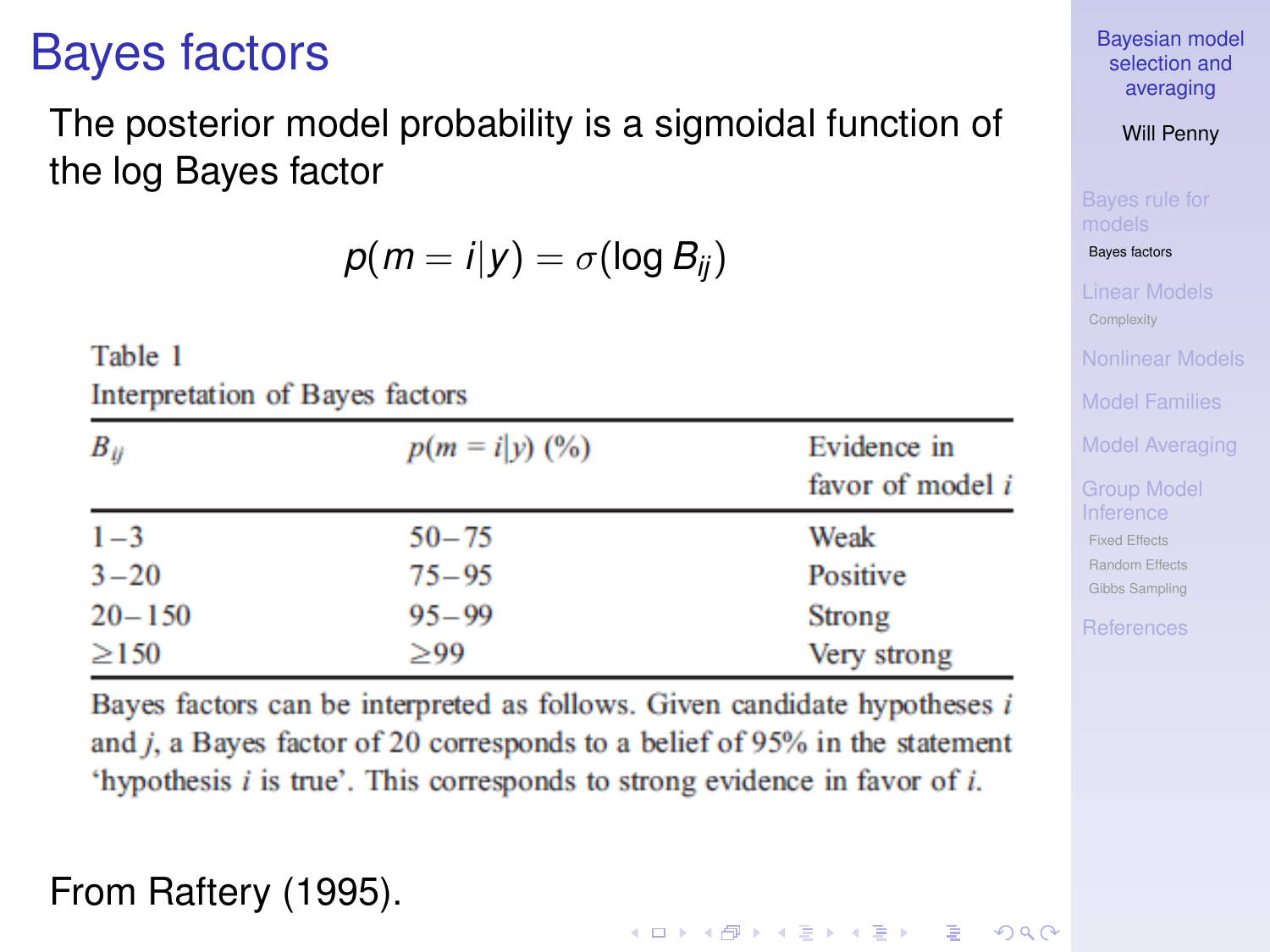# Odds Ratios

If we don't have uniform priors one can work with odds ratios.

The prior and posterior odds ratios are defined as

$$
\pi_{ij}^0 = \frac{p(m=i)}{p(m=j)}
$$
  

$$
\pi_{ij} = \frac{p(m=i|y)}{p(m=j|y)}
$$

resepectively, and are related by the Bayes Factor

$$
\pi_{ij} = \pmb{B}_{ij} \times \pi_{ij}^{\pmb{0}}
$$

eg. priors odds of 2 and Bayes factor of 10 leads posterior odds of 20.

An odds ratio of 20 is 20-1 ON in bookmakers parlance.

**KORK ERKERY EL ARA** 

[Bayesian model](#page-0-0) selection and averaging

Will Penny

[Bayes factors](#page-5-0)

[Model Families](#page-18-0)

[Model Averaging](#page-22-0)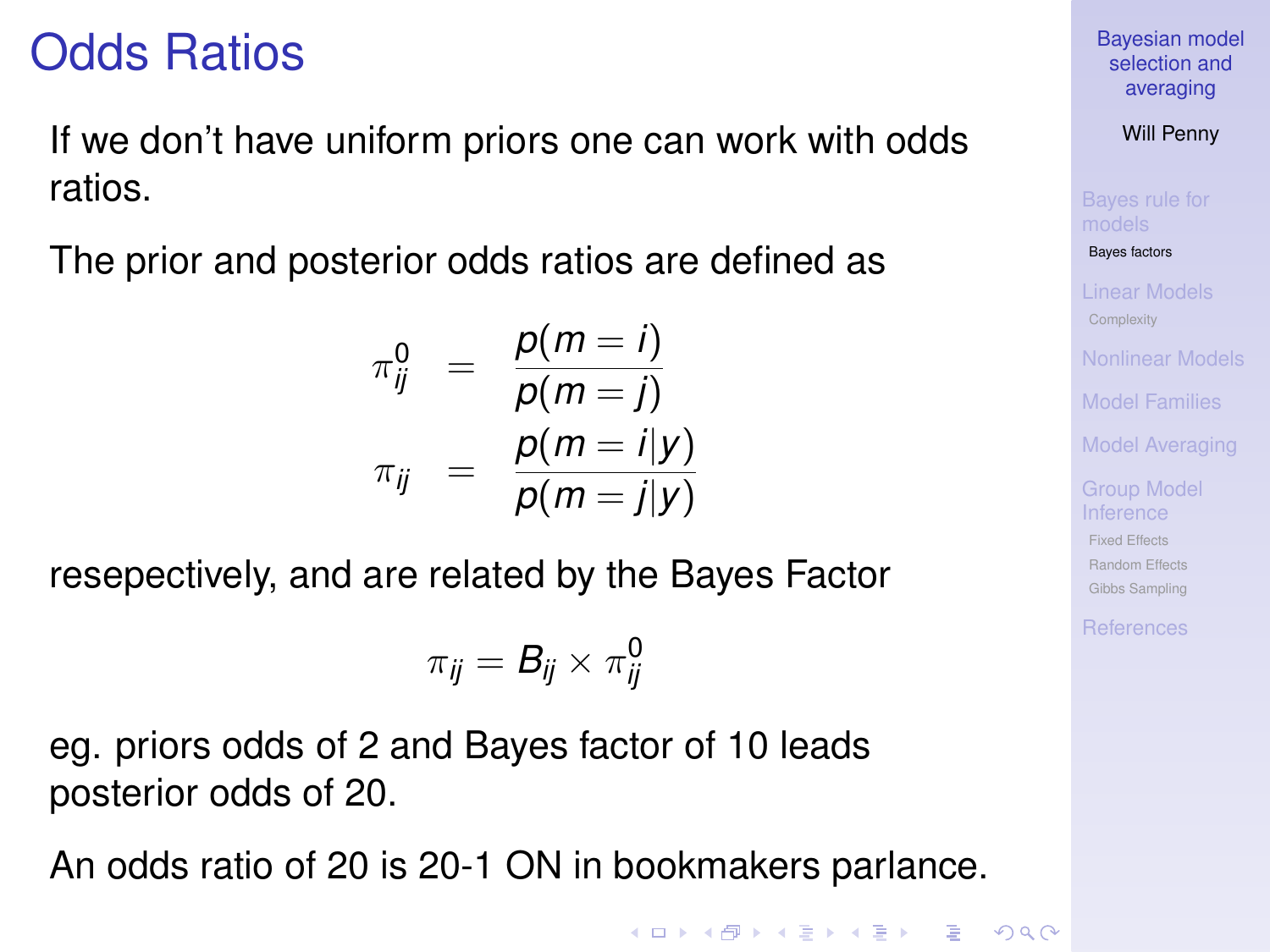# Model Evidence

The model evidence is not, in general, straightforward to compute since computing it involves integrating out the dependence on model parameters

$$
p(y|m) = \int p(y, \theta|m) d\theta
$$
  
= 
$$
\int p(y|\theta, m)p(\theta|m) d\theta
$$

Because we have marginalised over  $\theta$  the evidence is also known as the marginal likelihood.

But for linear, Gaussian models there is an analytic solution.

[Bayesian model](#page-0-0) selection and averaging

Will Penny

[Bayes factors](#page-5-0)

[Model Families](#page-18-0)

[Model Averaging](#page-22-0)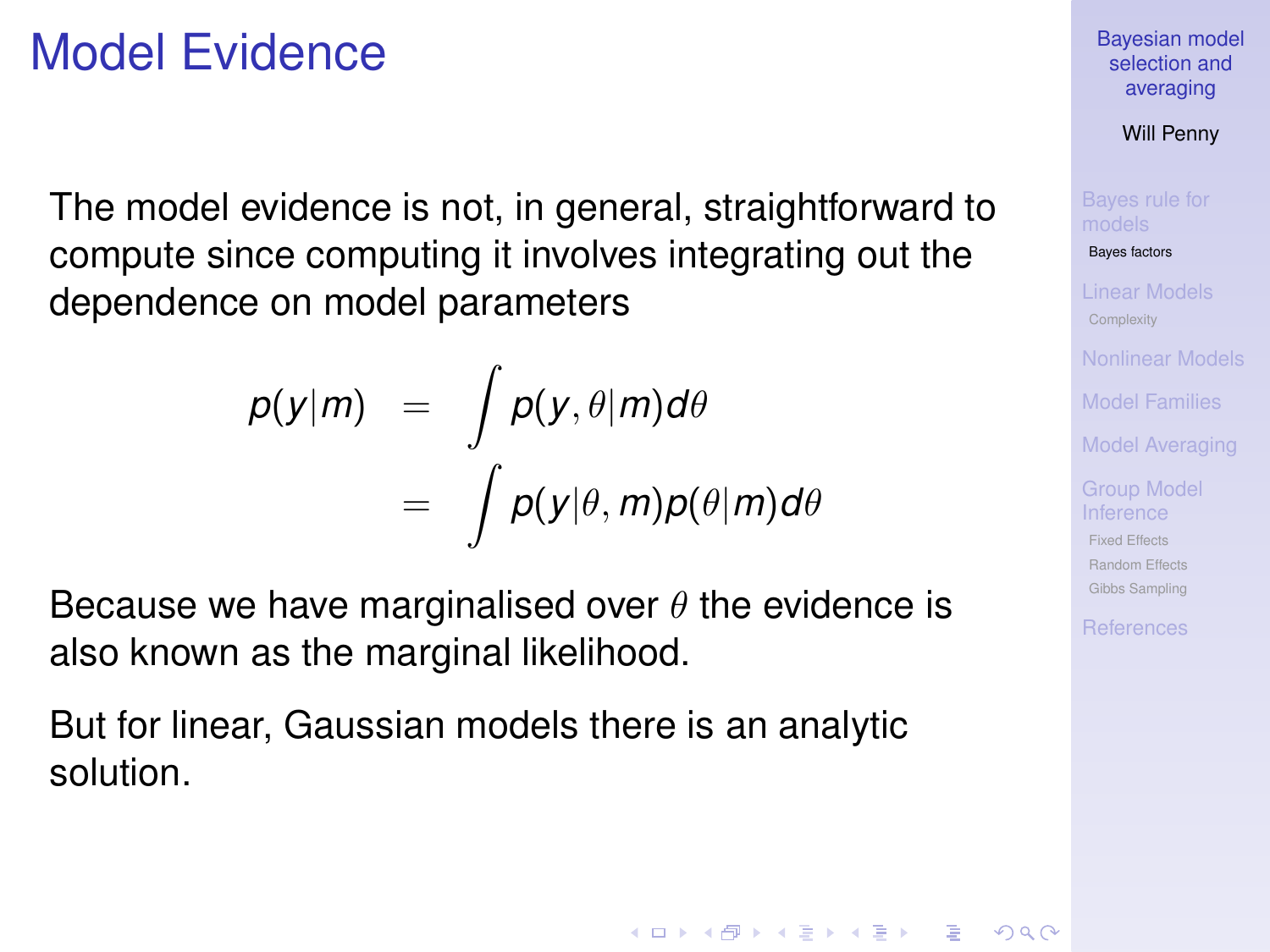### Linear Models

For Linear Models

$$
y = Xw + e
$$

where *X* is a design matrix and *w* are now regression coefficients. For prior mean  $\mu_w$ , prior covariance  $C_w$ , observation noise covariance *C<sup>y</sup>* the posterior distribution is given by

$$
S_{w}^{-1} = X^{T} C_{y}^{-1} X + C_{w}^{-1}
$$
  
\n
$$
m_{w} = S_{w} \left( X^{T} C_{y}^{-1} y + C_{w}^{-1} \mu_{w} \right)
$$

イロメイタメイをメイをメーをし

<span id="page-9-0"></span>

[Bayesian model](#page-0-0) selection and averaging

Will Penny

[Bayes factors](#page-5-0)

[Linear Models](#page-9-0)

[Model Families](#page-18-0)

[Model Averaging](#page-22-0)

[Fixed Effects](#page-25-0) [Random Effects](#page-26-0) [Gibbs Sampling](#page-32-0)

 $2990$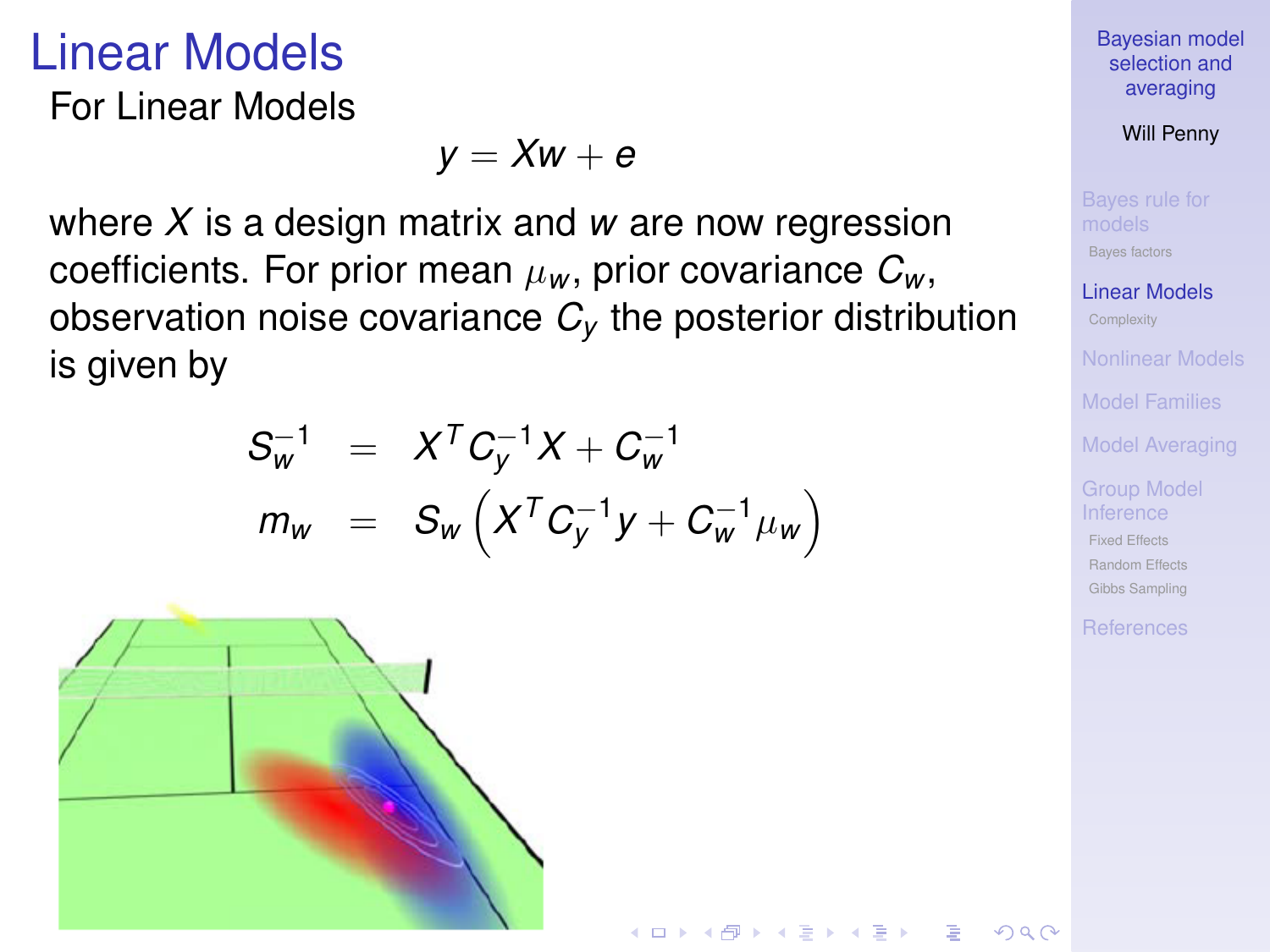# Covariance matrices

The determinant of a covariance matrix, |*C*|, measures the volume.<br> $x_2$ 



#### [Bayesian model](#page-0-0) selection and averaging

Will Penny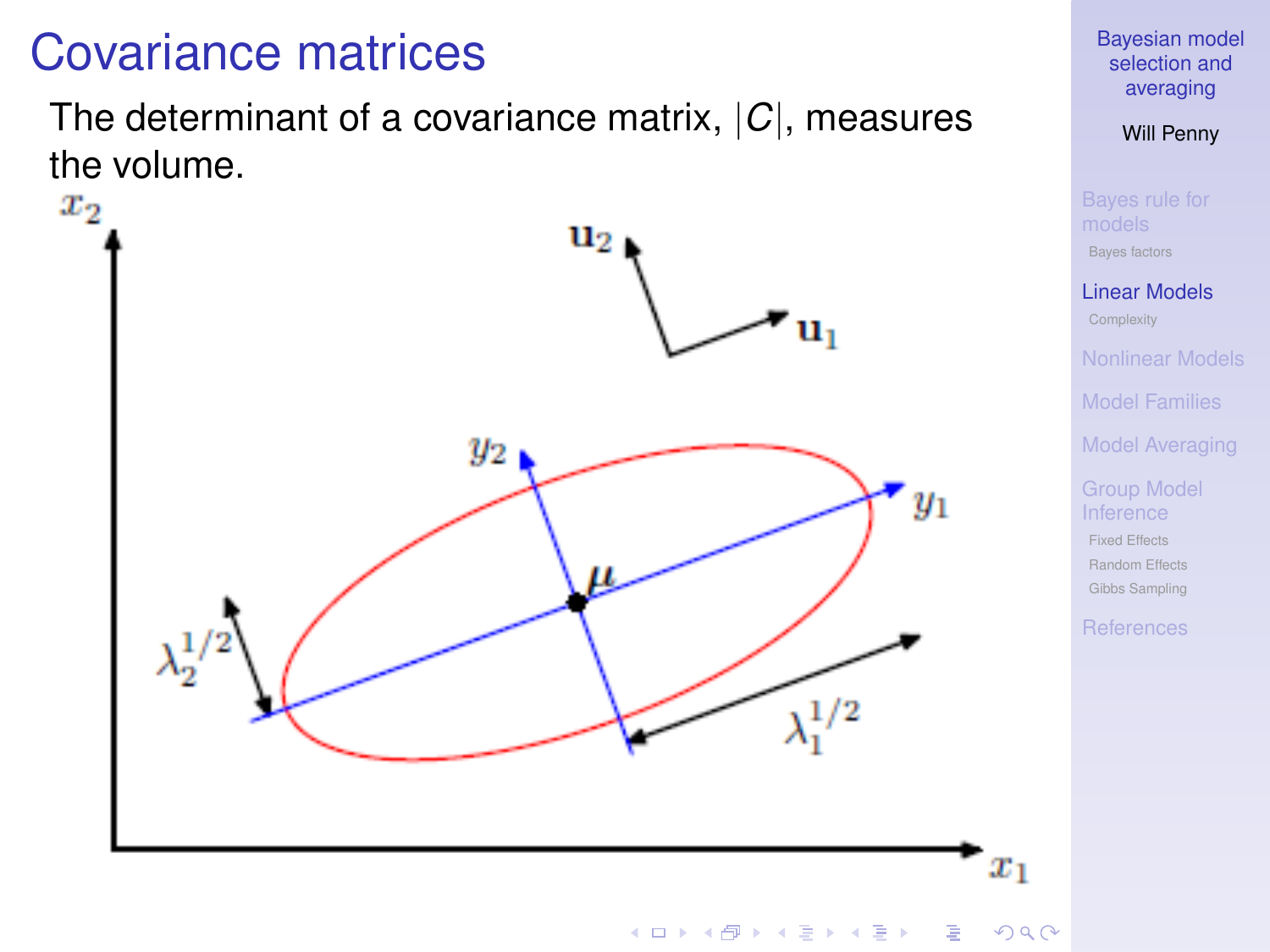### Model Evidence

The log model evidence comprises sum squared precision weighted prediction errors and Occam factors

$$
L = -\frac{1}{2} e_y^T C_y^{-1} e_y - \frac{1}{2} \log |C_y| - \frac{N_y}{2} \log 2\pi
$$
  
- 
$$
\frac{1}{2} e_w^T C_w^{-1} e_w - \frac{1}{2} \log \frac{|C_w|}{|S_w|}
$$

where prediction errors are the difference between what is expected and what is observed

$$
\begin{array}{rcl}\n\mathbf{e}_y & = & y - \mathbf{X} m_w \\
\mathbf{e}_w & = & m_w - \mu_w\n\end{array}
$$

See Bishop (2006) for derivation.

[Bayesian model](#page-0-0) selection and averaging

Will Penny

[Bayes factors](#page-5-0)

[Linear Models](#page-9-0)

[Model Families](#page-18-0)

[Model Averaging](#page-22-0)

[Fixed Effects](#page-25-0) [Random Effects](#page-26-0) [Gibbs Sampling](#page-32-0)

**KORK ERKERY EL ARA**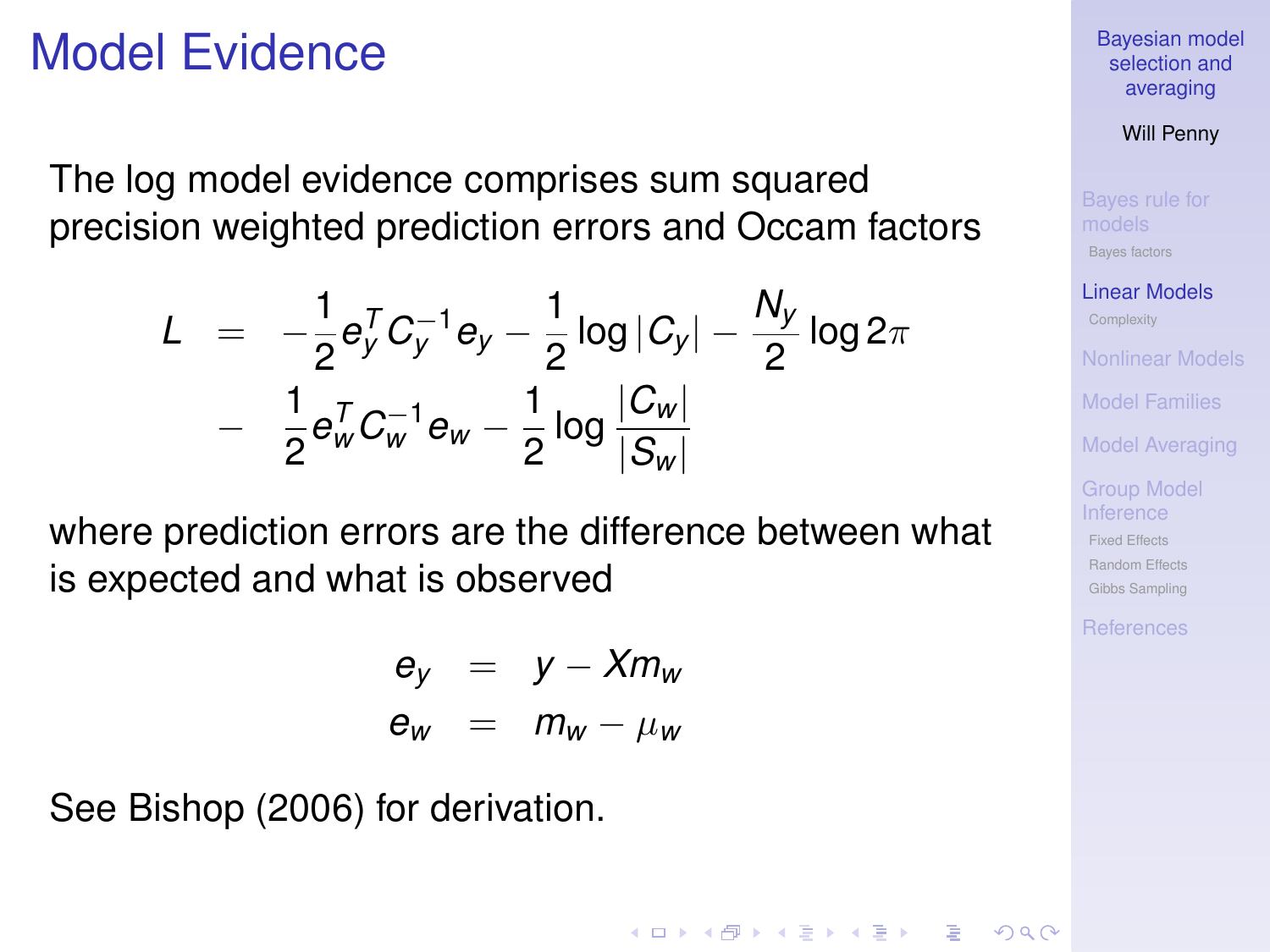## Accuracy and Complexity

The log evidence for model *m* can be split into an accuracy and a complexity term

*L*(*m*) = *Accuracy*(*m*) − *Complexity*(*m*)

where

$$
Accuracy(m) = -\frac{1}{2}e_y^T C_y^{-1}e_y - \frac{1}{2}\log|C_y| - \frac{N_y}{2}\log 2\pi
$$

and

$$
Complexity(m) = \frac{1}{2}e_w^T C_w^{-1}e_w + \frac{1}{2}\log\frac{|C_w|}{|S_w|}
$$
  
\n
$$
\approx KL(prior||posterior)
$$

[Bayesian model](#page-0-0) selection and averaging

Will Penny

[Bayes factors](#page-5-0)

[Linear Models](#page-9-0)

[Model Families](#page-18-0)

[Model Averaging](#page-22-0)

[Fixed Effects](#page-25-0) [Random Effects](#page-26-0) [Gibbs Sampling](#page-32-0)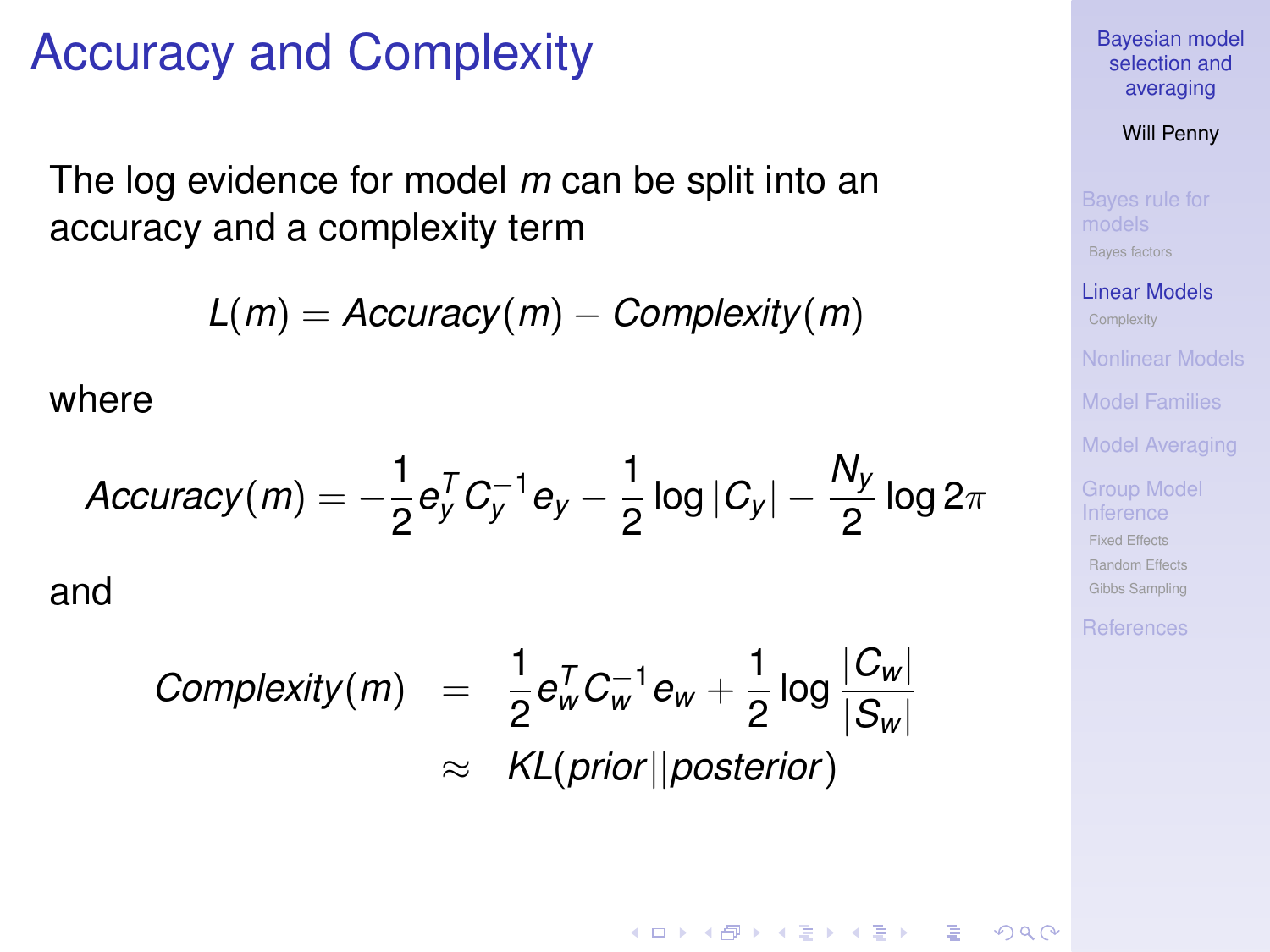# Small KL

<span id="page-13-0"></span>

[Bayesian model](#page-0-0) selection and averaging

Will Penny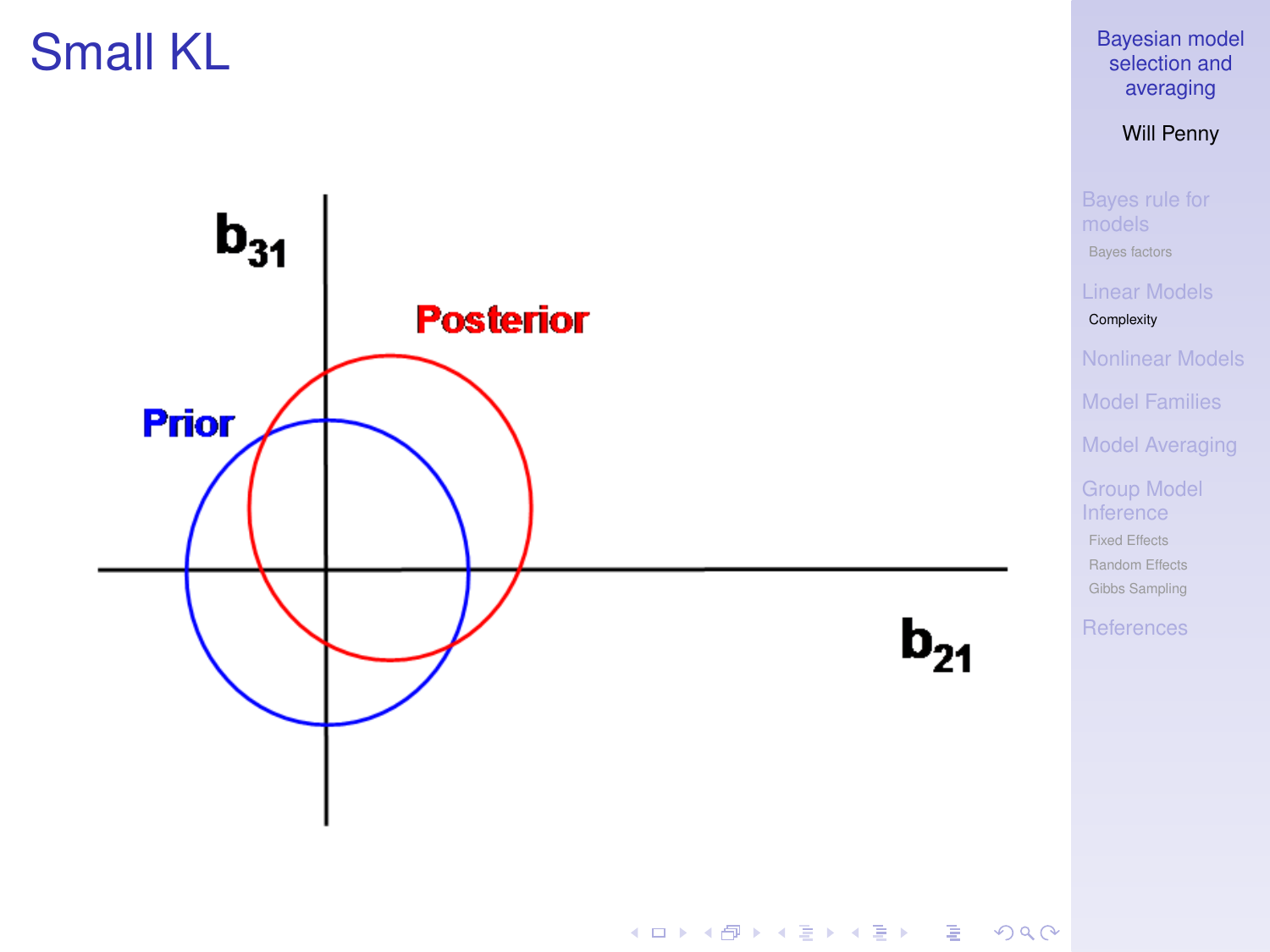# Medium KL



[Bayesian model](#page-0-0) selection and averaging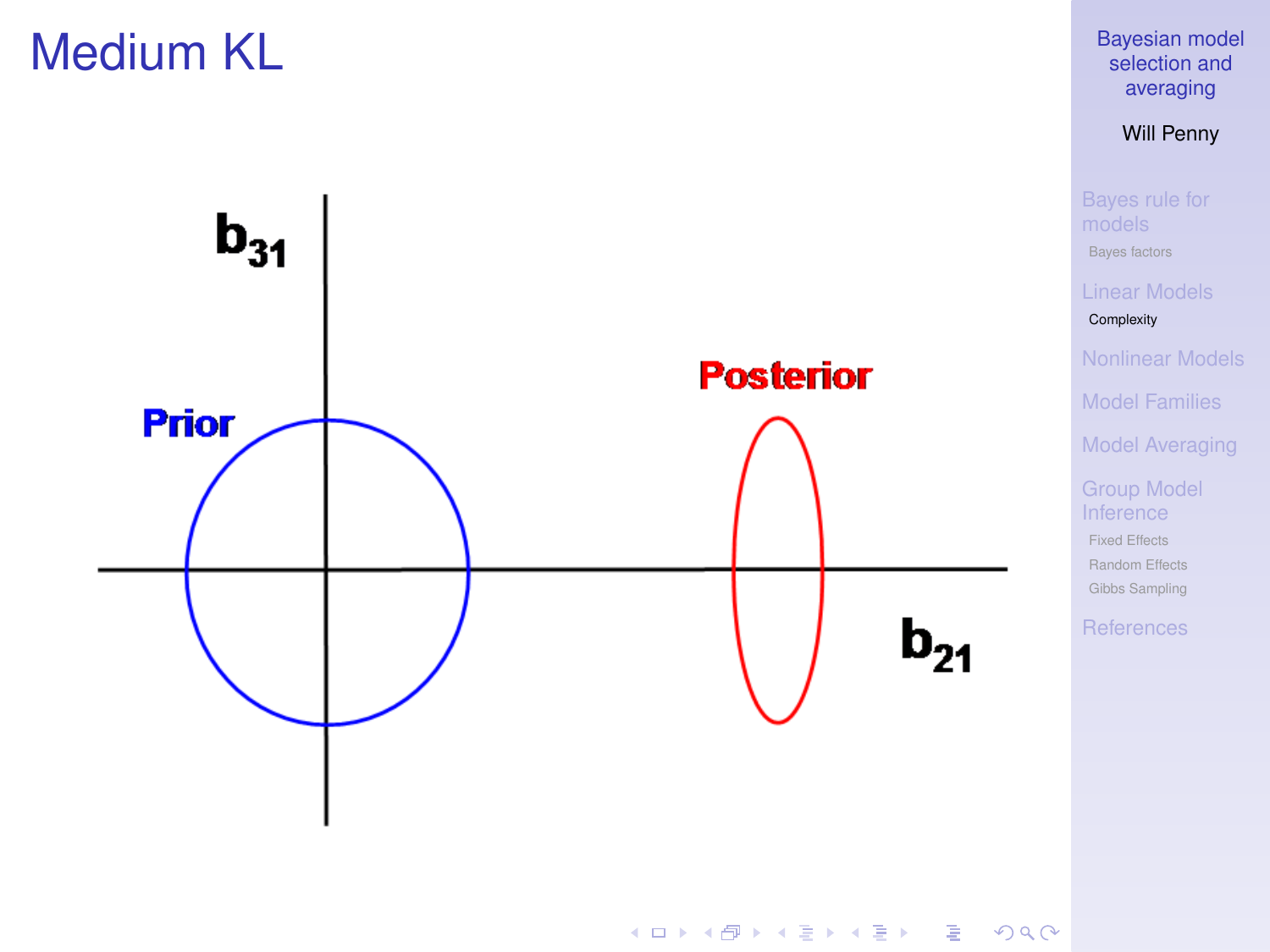Big KL



[Bayesian model](#page-0-0) selection and averaging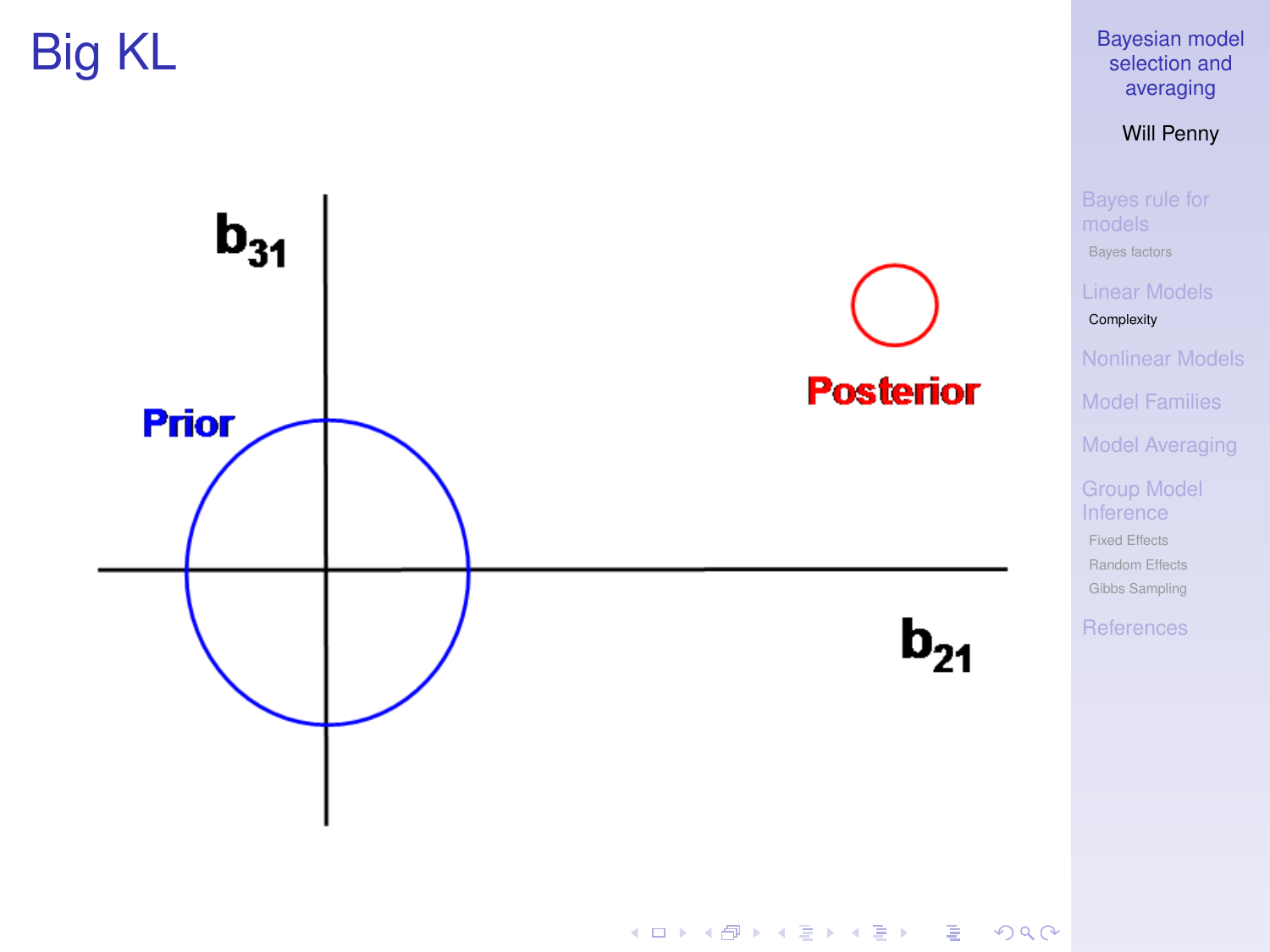# Nonlinear Models

For nonlinear models, we replace the true posterior with the approximate posterior  $(m_w, S_w)$ , and the previous expression becomes an approximation to the log model evidence called the (negative) Free Energy

$$
F = -\frac{1}{2} e_y^T C_y^{-1} e_y - \frac{1}{2} \log |C_y| - \frac{N_y}{2} \log 2\pi
$$
  
- 
$$
\frac{1}{2} e_w^T C_w^{-1} e_w - \frac{1}{2} \log \frac{|C_w|}{|S_w|}
$$

where

$$
\begin{array}{rcl}\n\mathbf{e}_y & = & y - g(m_w) \\
\mathbf{e}_w & = & m_w - \mu_w\n\end{array}
$$

<span id="page-16-0"></span>and *g*(*m<sup>w</sup>* ) is the DCM prediction. This is used to approximate the model evidence for DCMs (see Penny, Neuroimage, 2011 for more).

**KORK ERKERY EL ARA** 

[Bayesian model](#page-0-0) selection and averaging

Will Penny

[Bayes factors](#page-5-0)

[Nonlinear Models](#page-16-0)

[Model Families](#page-18-0)

[Model Averaging](#page-22-0)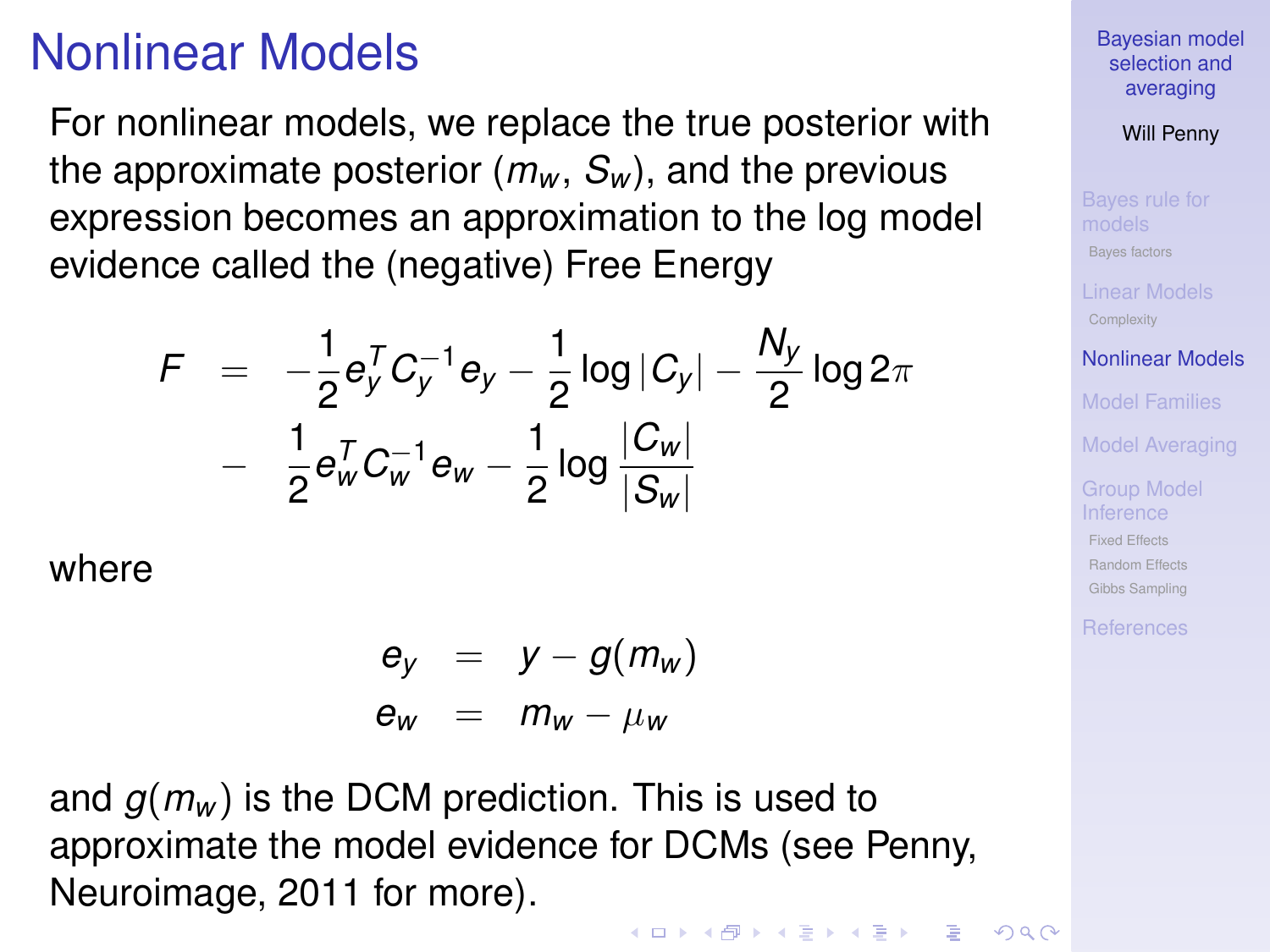### Bayes rule for models

A prior distribution over model space *p*(*m*) (or 'hypothesis space') can be updated to a posterior distribution after observing data *y*.



This is implemented using Bayes rule

$$
p(m|y) = \frac{p(y|m)p(m)}{p(y)}
$$

[Bayesian model](#page-0-0) selection and averaging

Will Penny

[Bayes factors](#page-5-0)

[Nonlinear Models](#page-16-0)

[Model Families](#page-18-0)

[Model Averaging](#page-22-0)

[Fixed Effects](#page-25-0) [Random Effects](#page-26-0) [Gibbs Sampling](#page-32-0)

**◆ロト→何ト→ →ヨト→ヨト**  $2990$  $\equiv$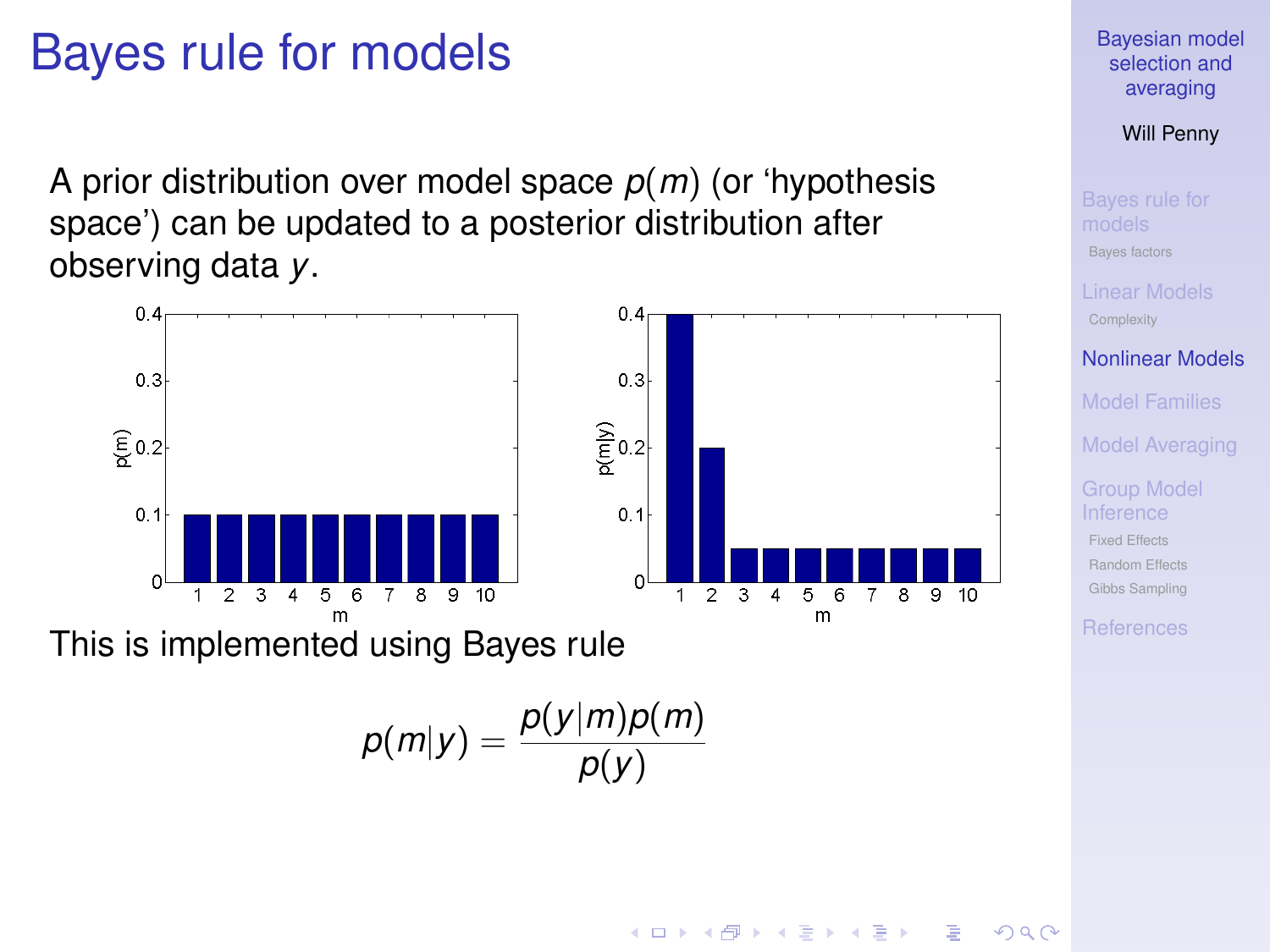# Posterior Model Probabilities

#### Say we've fitted 8 DCMs and get the following distribution over models



[Bayesian model](#page-0-0) selection and averaging

Will Penny

[Bayes factors](#page-5-0)

[Model Families](#page-18-0)

[Model Averaging](#page-22-0)

[Fixed Effects](#page-25-0) [Random Effects](#page-26-0) [Gibbs Sampling](#page-32-0)

<span id="page-18-0"></span>Similar models share probability mass (dilution). The probability for any single model can become very small esp. for large model spaces.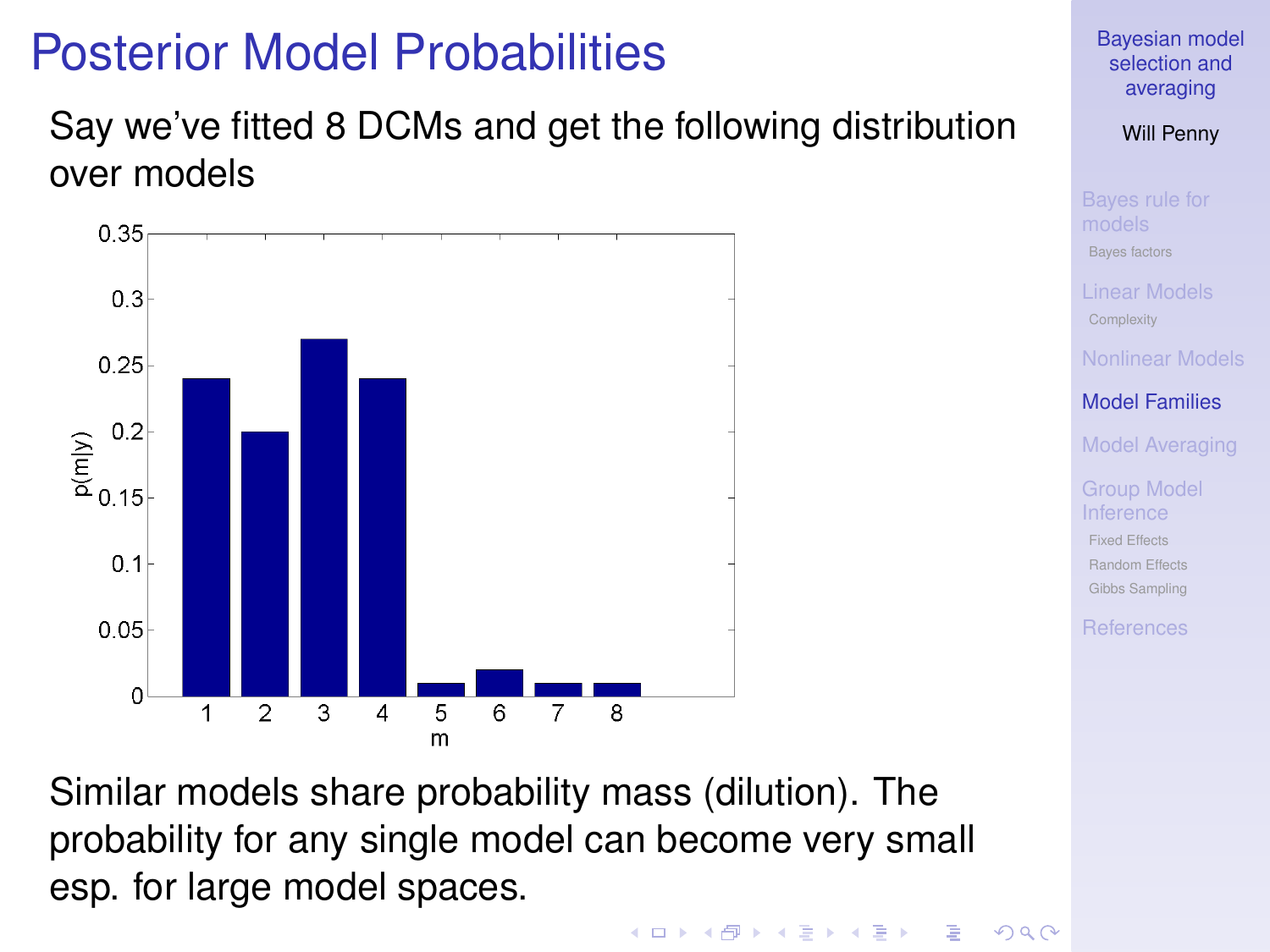# Model Families

Assign model *m* to family *f* eg. first four to family one, second four to family two. The posterior family probability is then



[Bayesian model](#page-0-0) selection and averaging

Will Penny

[Bayes factors](#page-5-0)

[Model Families](#page-18-0)

[Model Averaging](#page-22-0)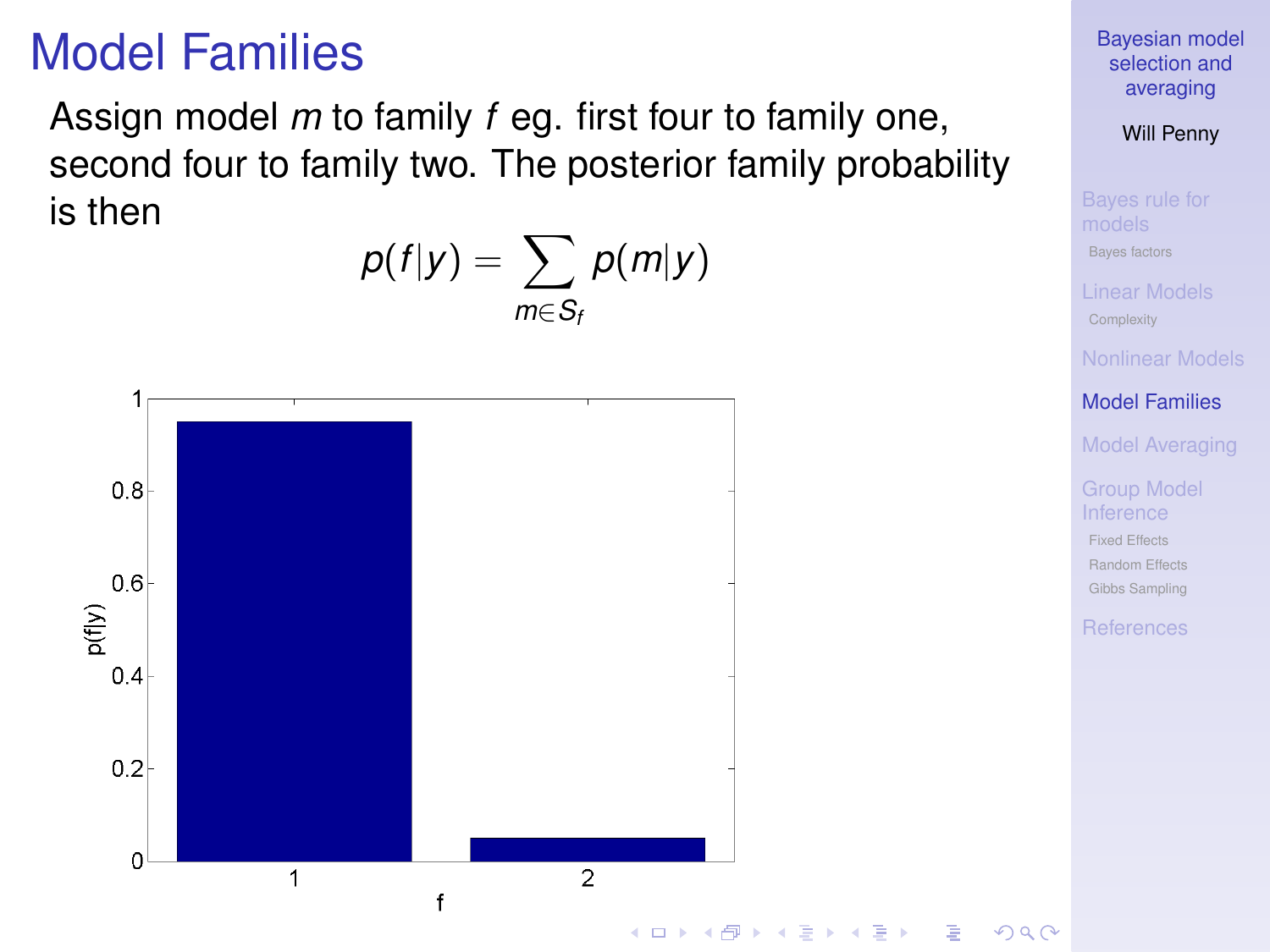# Different Sized Families

If we have *K* families, then to avoid bias in family inference we wish to have a uniform prior at the family level

$$
p(f) = \frac{1}{K}
$$

The prior family probability is related to the prior model probability

$$
p(f) = \sum_{m \in S_f} p(m)
$$

where the sum is over all *N<sup>f</sup>* models in family *f*. So we set

$$
p(m)=\frac{1}{KN_f}
$$

for all models in family *f* before computing *p*(*m*|*y*). This allows us to have families with unequal numbers of models.

[Bayesian model](#page-0-0) selection and averaging

Will Penny

[Bayes factors](#page-5-0)

[Model Families](#page-18-0)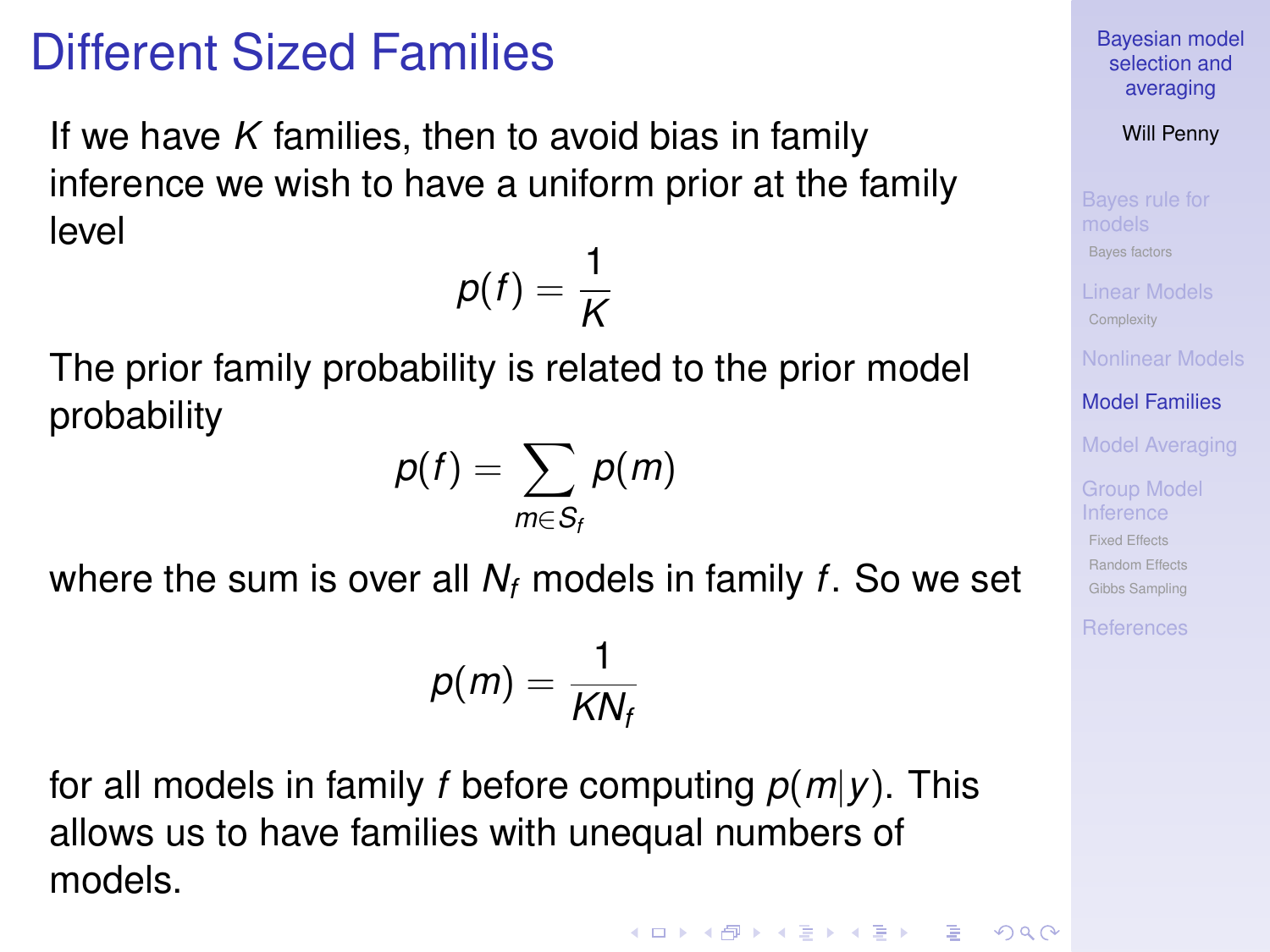### Different Sized Families

So say we have two families. We want a prior for each family of  $p(f) = 0.5$ .

If family one has  $N_1 = 2$  models and family two has  $N_2 = 8$  models, then we set

$$
p(m) = \frac{1}{2} \times \frac{1}{2} = 0.25
$$

for all models in family one and

$$
p(m) = \frac{1}{2} \times \frac{1}{8} = 0.0625
$$

for all models in family two.

These are then used in Bayes rule for models

$$
p(m|y) = \frac{p(y|m)p(m)}{p(y)}
$$

**KORKA EX KEY YOUR** 

[Bayesian model](#page-0-0) selection and averaging

Will Penny

[Bayes factors](#page-5-0)

[Model Families](#page-18-0)

[Model Averaging](#page-22-0)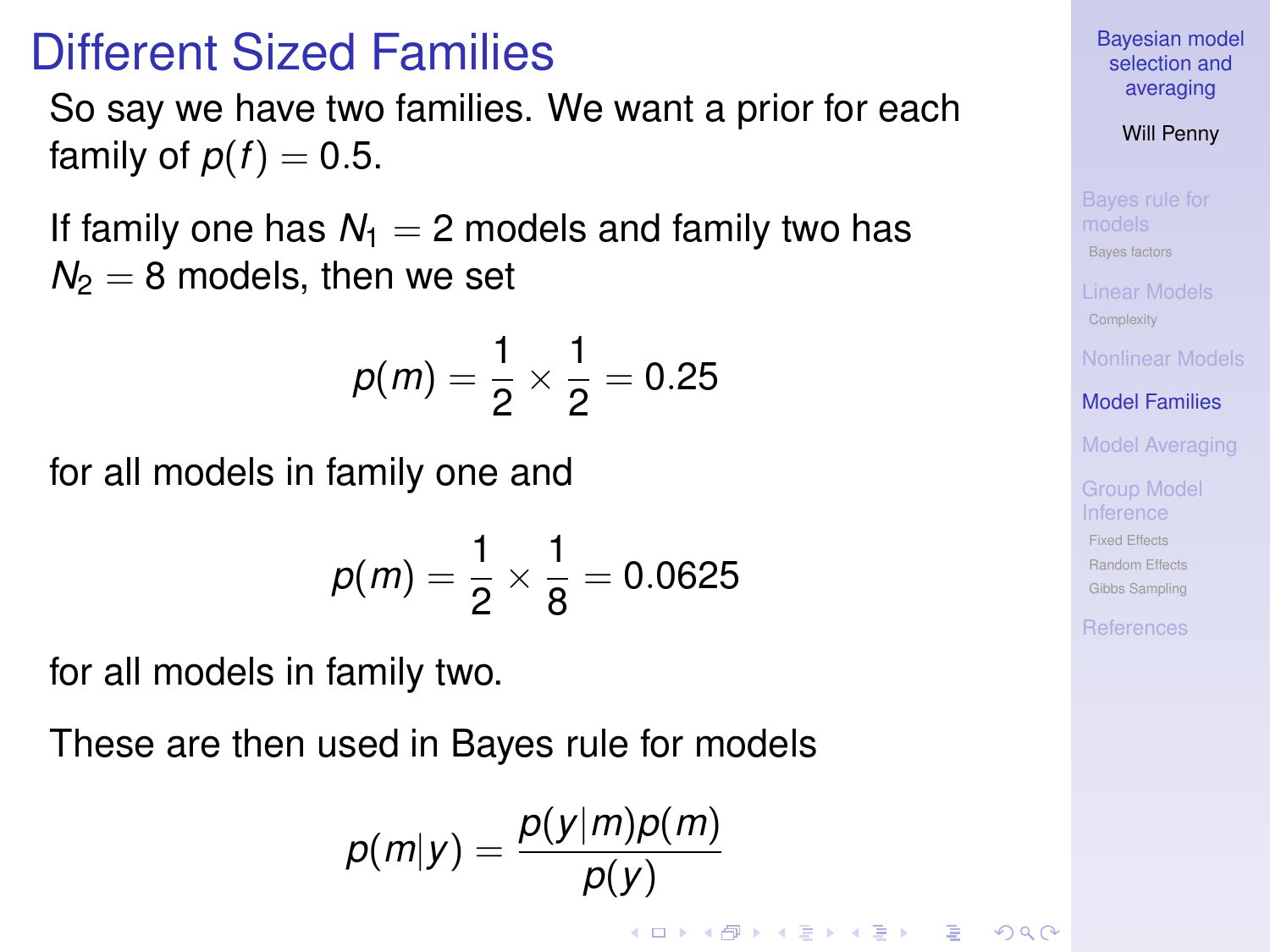# Model Averaging

Each DCM.mat file stores the posterior mean (DCM.Ep) and covariance (DCM.Cp) for each fitted model. This defines the posterior mean over parameters for that model, *p*(θ|*m*, *y*).

This can then be combined with the posterior model probabilities *p*(*m*|*y*) to compute a posterior over parameters

$$
p(\theta|y) = \sum_{m} p(\theta, m|y)
$$
  
= 
$$
\sum_{m} p(\theta|m, y)p(m|y)
$$

which is independent of model assumptions (within the chosen set). Here, we marginalise over *m*.

<span id="page-22-0"></span>The sum over *m* could be restricted to eg. models within the winning family.**KORKA EX KEY YOUR**  [Bayesian model](#page-0-0) selection and averaging

Will Penny

[Bayes factors](#page-5-0)

[Model Families](#page-18-0)

[Model Averaging](#page-22-0)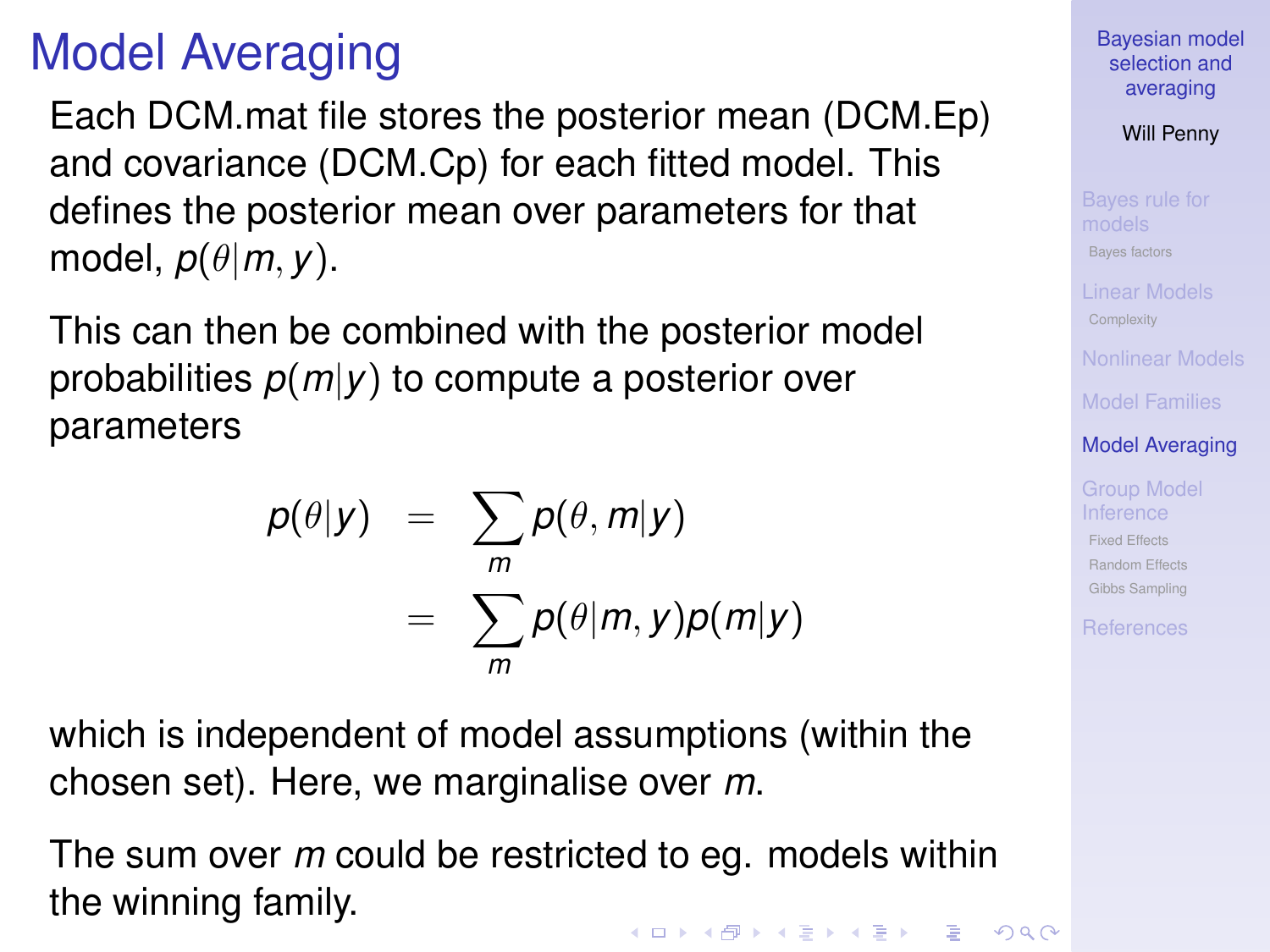# Model Averaging

The distribution  $p(\theta|y)$  can be gotten by sampling; sample *m* from  $p(m|y)$ , then sample  $\theta$  from  $p(\theta|m, y)$ .



If a connection doesn't exist for model *m* the relevant samples are set to zero.**KORK ERKERY EL ARA**  [Bayesian model](#page-0-0) selection and averaging

Will Penny

[Bayes factors](#page-5-0)

[Model Families](#page-18-0)

[Model Averaging](#page-22-0)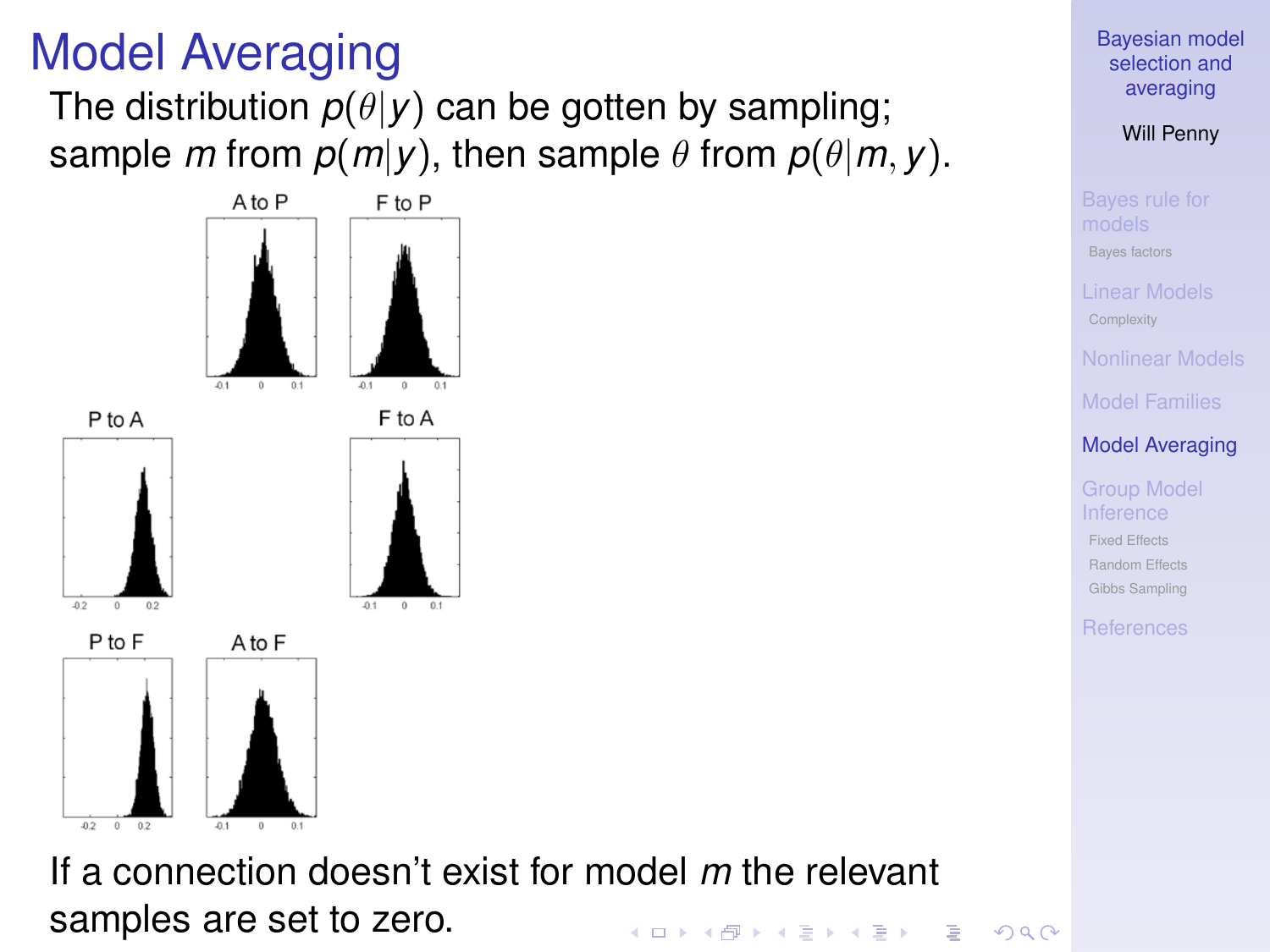# Group Parameter Inference

If *i*th subject has posterior mean value *m<sup>i</sup>* we can use these in Summary Statistic approach for group parameter inference (eg two-sample t-tests for control versus patient inferences).

eg P to A connection in controls: 0.20, 0.12, 0.32, 0.11,  $0.01, ...$ 

eg P to A connection in patients: 0.50, 0.42, 0.22, 0.71, 0.31, ...

<span id="page-24-0"></span>Two sample t-test shows the P to A connection is stronger in patients than controls ( $p < 0.05$ ).

#### [Bayesian model](#page-0-0) selection and averaging

Will Penny

[Bayes factors](#page-5-0)

[Model Families](#page-18-0)

#### [Model Averaging](#page-22-0)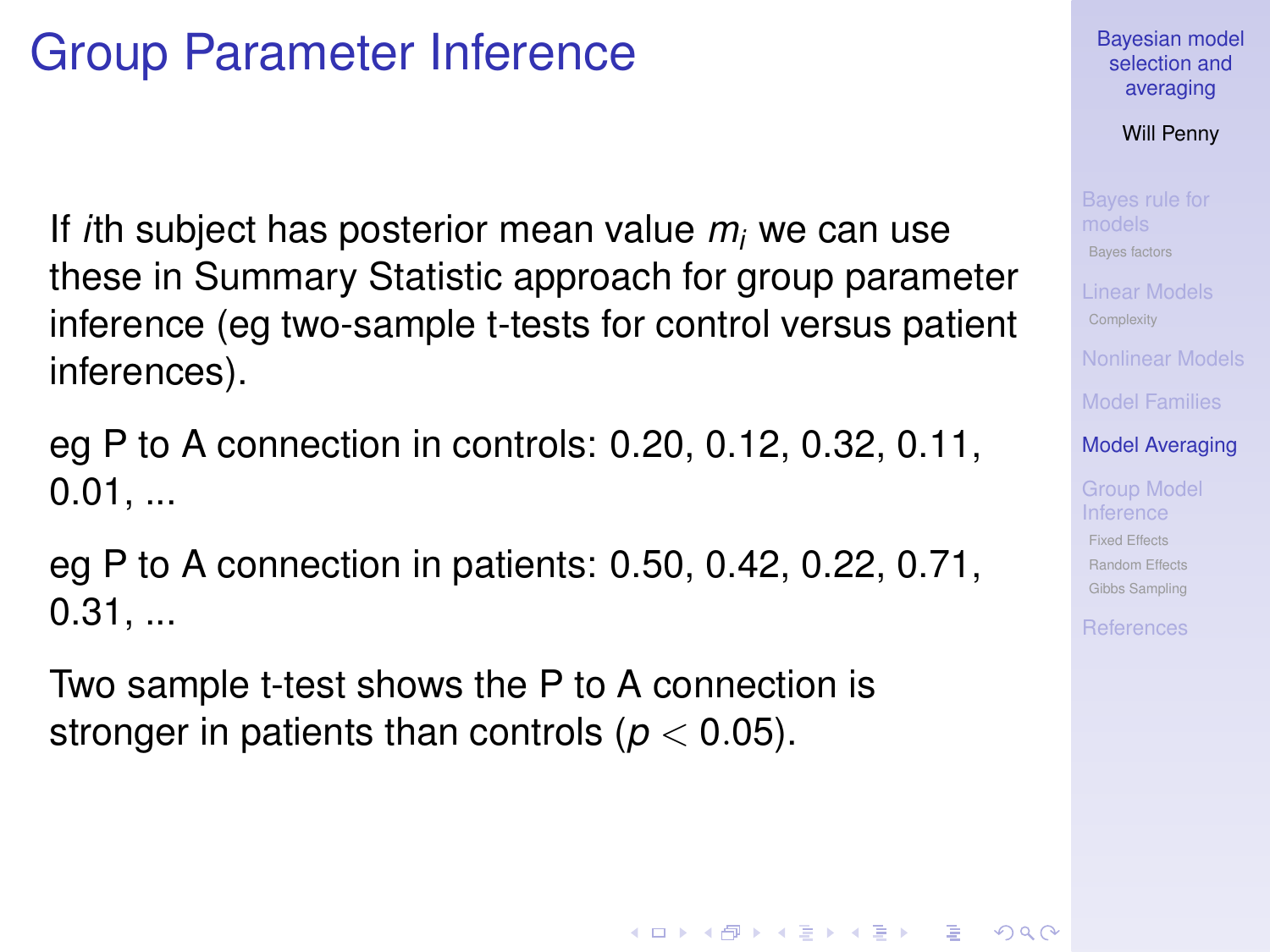#### Fixed Effects

Two models, twenty subjects.

$$
\log p(Y|m) = \sum_{n=1}^{N} \log p(y_n|m)
$$



<span id="page-25-0"></span>The Group Bayes Factor (GBF) is

$$
B_{ij} = \prod_{n=1}^N B_{ij}(n)
$$

[Bayesian model](#page-0-0) selection and averaging

Will Penny

[Bayes factors](#page-5-0)

[Model Families](#page-18-0)

[Model Averaging](#page-22-0)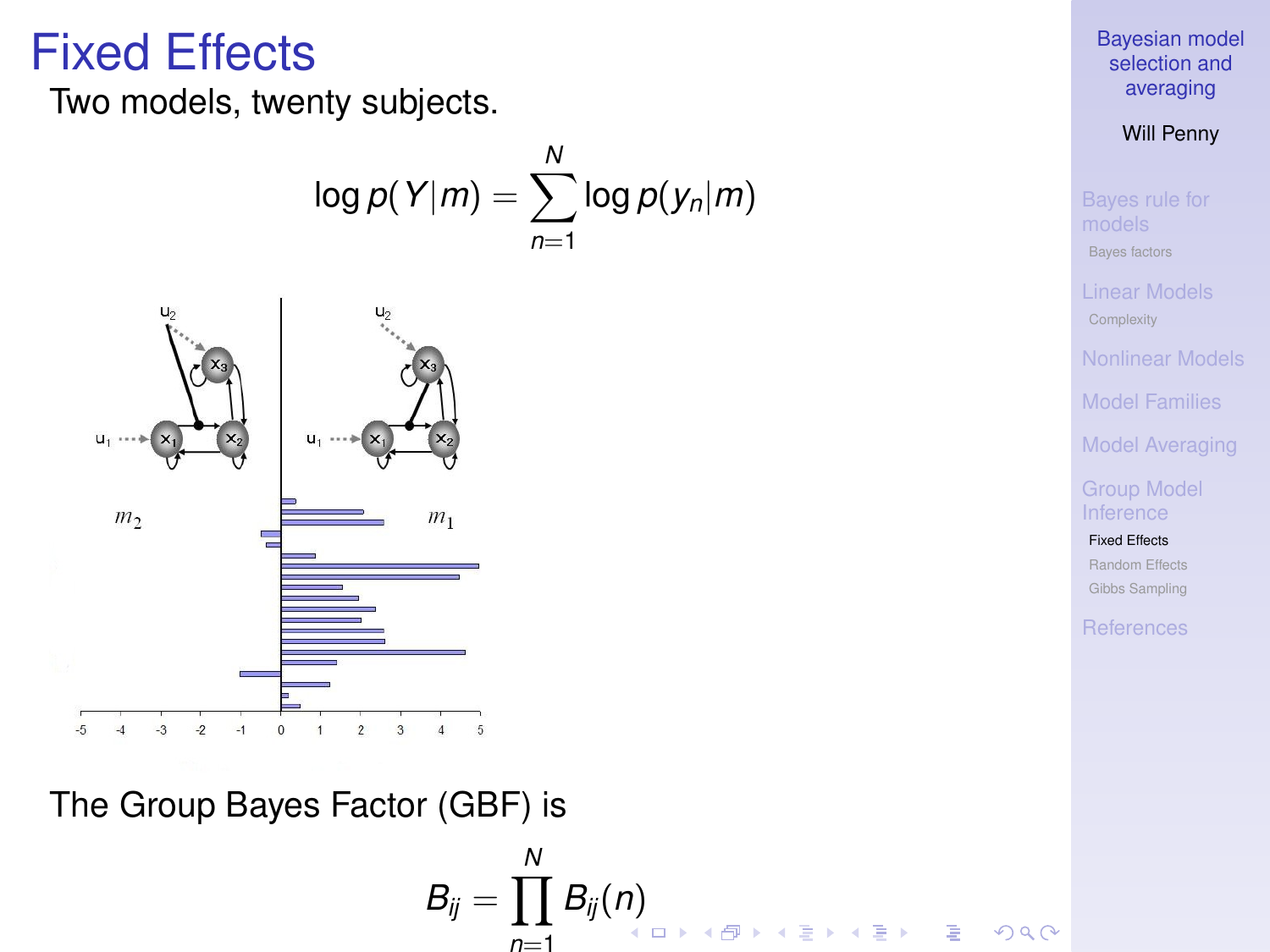# Random Effects



11/12=92% subjects favour model 1.

<span id="page-26-0"></span>*GBF* = 15 in favour of model 2. FFX inference does not agree with the majority of subjects.

#### [Bayesian model](#page-0-0) selection and averaging

Will Penny

[Bayes factors](#page-5-0) [Model Families](#page-18-0) [Model Averaging](#page-22-0) [Fixed Effects](#page-25-0) [Random Effects](#page-26-0) [Gibbs Sampling](#page-32-0)

**KORK ERKERY EL ARA**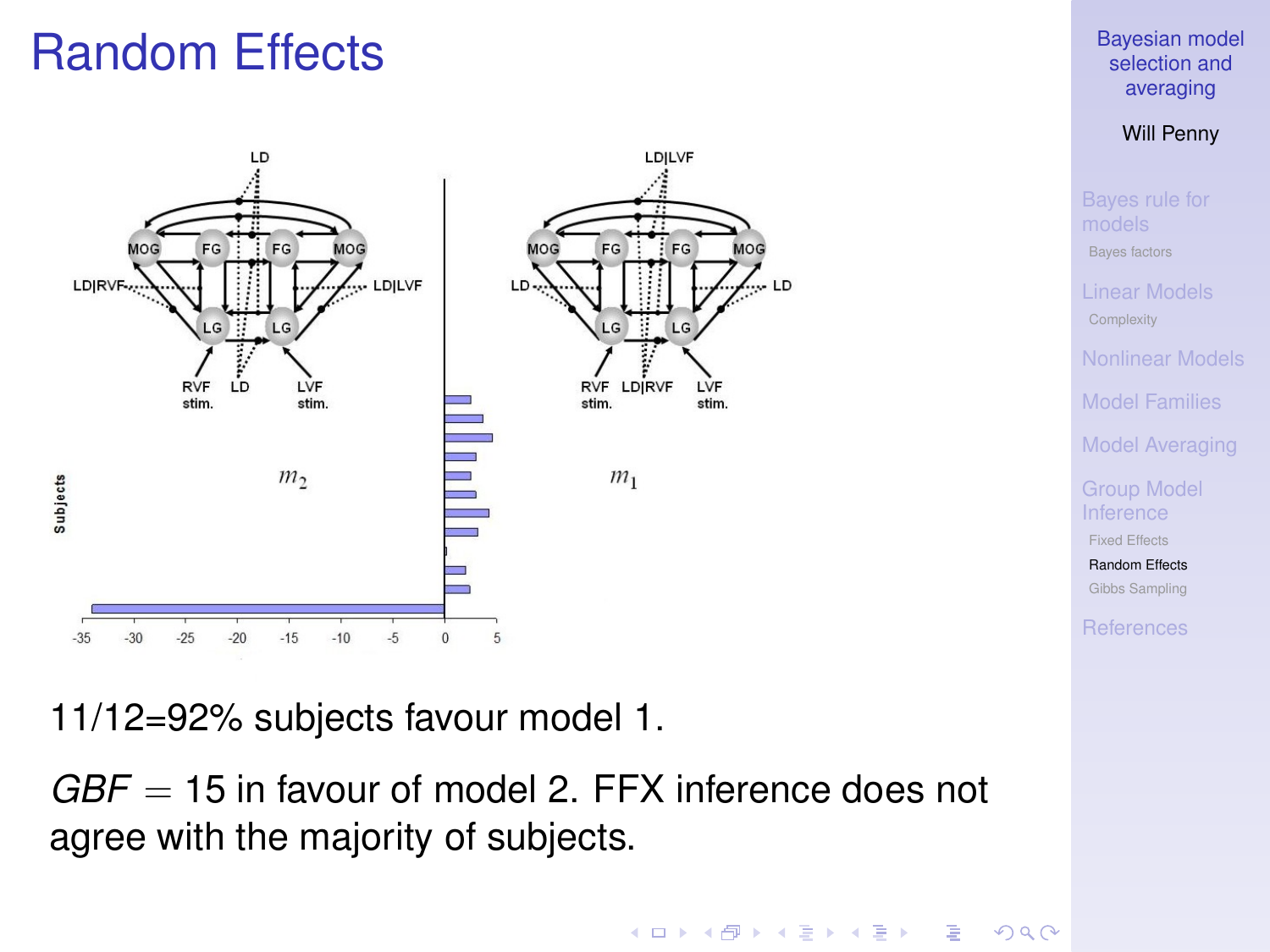# Random Effects

For RFX analysis it is possible that different subjects use different models. If we knew exactly which subjects used which models then this information could be represented in a  $[N \times M]$  assignment matrix, A, with entries  $a_{nm} = 1$  if subject *m* used model *n*, and  $a_{nm} = 0$  otherwise.

For example, the following assignment matrix

$$
A = \left[\begin{array}{cc} 0 & 1 \\ 0 & 1 \\ 1 & 0 \end{array}\right]
$$

indicates that subjects 1 and 2 used model 2 and subject 3 used model 1.

We denote *r<sup>m</sup>* as the frequency with which model *m* is used in the population. We also refer to *r<sup>m</sup>* as the model probability.

[Bayesian model](#page-0-0) selection and averaging

Will Penny

[Bayes factors](#page-5-0)

[Model Families](#page-18-0)

[Model Averaging](#page-22-0)

[Fixed Effects](#page-25-0)

[Random Effects](#page-26-0) [Gibbs Sampling](#page-32-0)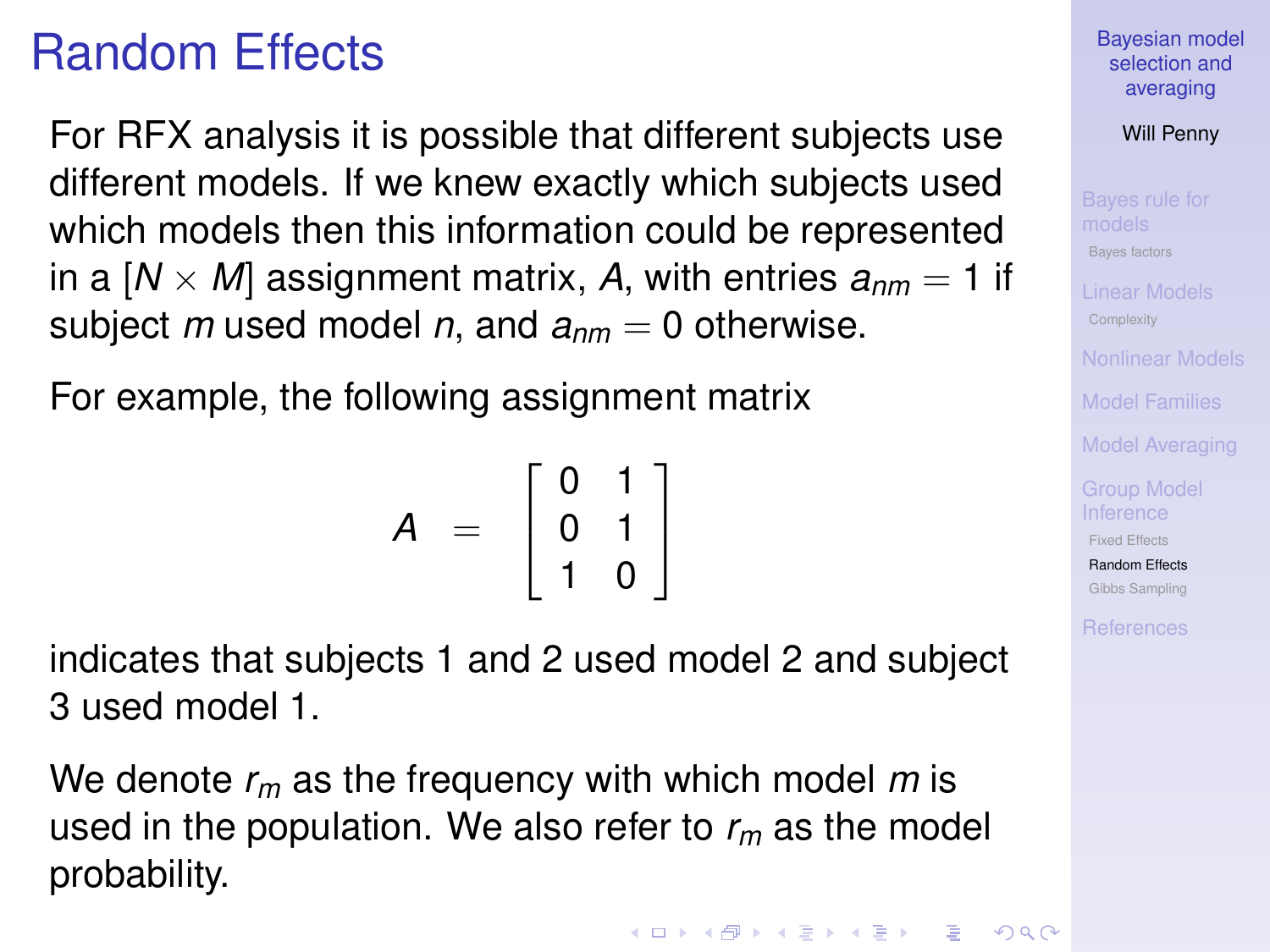# Generative Model

In our generative model we have a prior  $p(r|\alpha)$ . A vector of probabilities is then drawn from this.



An assigment for each subject  $a_n$  is then drawn from  $p(a_n|r)$ . Finally *a<sup>n</sup>* specifies which log evidence value to use for each subject. This specifies *p*(*yn*|*an*).

The joint likelihood for the RFX model is

$$
p(y, a, r | \alpha) = \prod_{n=1}^{N} [p(y_n | a_n) p(a_n | r)] p(r | \alpha)
$$

[Bayesian model](#page-0-0) selection and averaging

Will Penny

[Bayes factors](#page-5-0)

[Model Families](#page-18-0)

[Model Averaging](#page-22-0)

[Fixed Effects](#page-25-0)

[Random Effects](#page-26-0) [Gibbs Sampling](#page-32-0)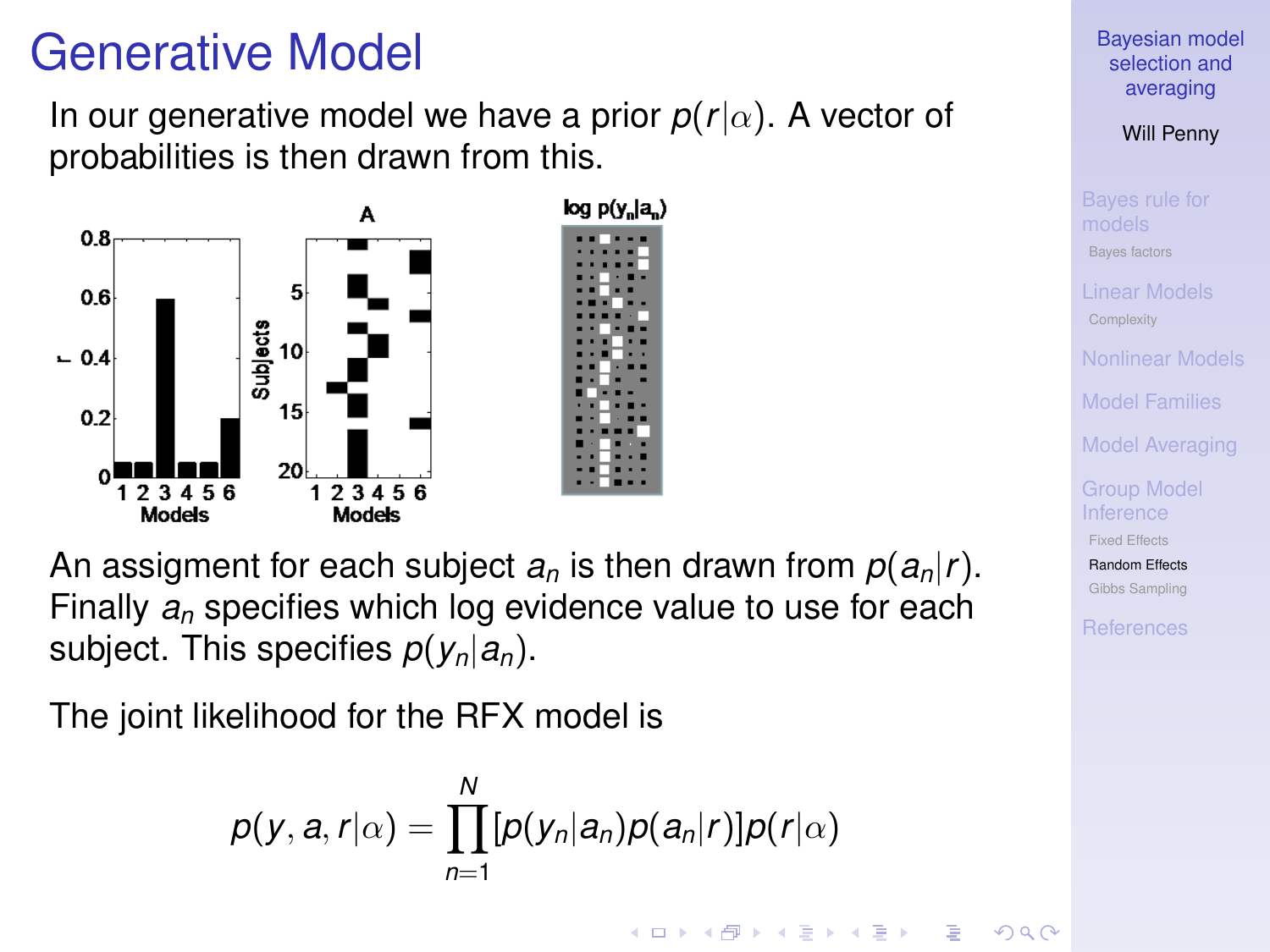### Prior Model Frequencies

We define a prior distribution over *r* which is a Dirichlet

$$
p(r|\alpha_0) = \text{Dir}(\alpha_0) = \frac{1}{Z} \prod_{m=1}^{M} r_m^{\alpha_0(m)-1}
$$

where *Z* is a normalisation term and the parameters,  $\alpha_0$ , are strictly positively valued and the *m*th entry can be interpreted as the number of times model *m* has been selected.



Example with  $\alpha_0 = [3, 2]$  and  $r = [r_1, 1 - r_1]$ .

In the RFX generative model we use a uniform prior  $\alpha_0 = [1, 1]$  or more generally  $\alpha_0 = \text{ones}(1, M)$ .

#### [Bayesian model](#page-0-0) selection and averaging

#### Will Penny

[Bayes factors](#page-5-0)

[Model Families](#page-18-0)

[Model Averaging](#page-22-0)

[Fixed Effects](#page-25-0)

[Random Effects](#page-26-0) [Gibbs Sampling](#page-32-0)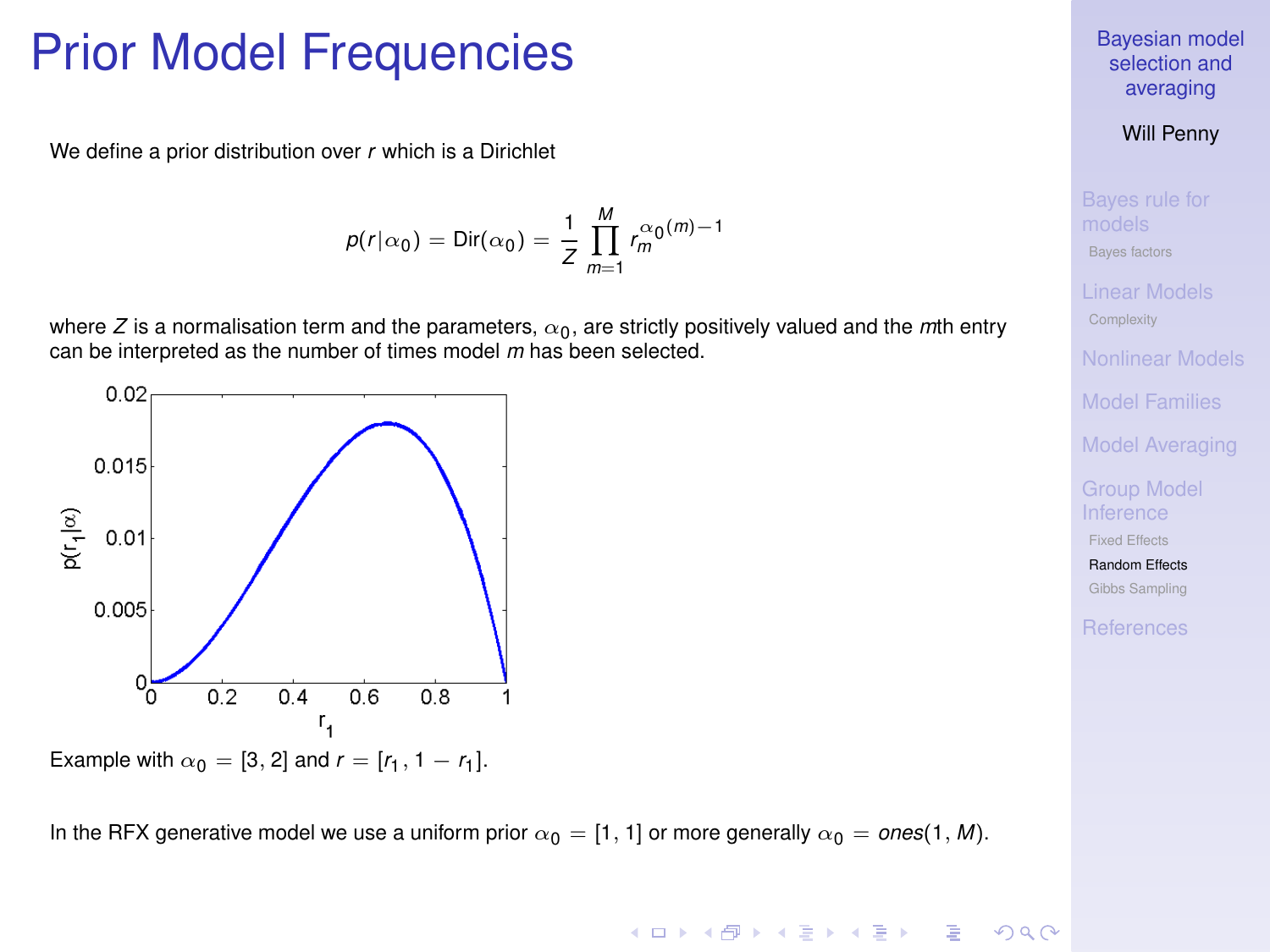# Model Assignment

The probability of the 'assignation vector', *an*, is then given by the multinomial density



The assignments then indiciate which entry in the model evidence table to use for each subject,  $p(y_n|a_n)$ .

[Bayesian model](#page-0-0) selection and averaging

Will Penny

[Bayes factors](#page-5-0) [Model Families](#page-18-0) [Model Averaging](#page-22-0)

[Fixed Effects](#page-25-0)

[Random Effects](#page-26-0) [Gibbs Sampling](#page-32-0)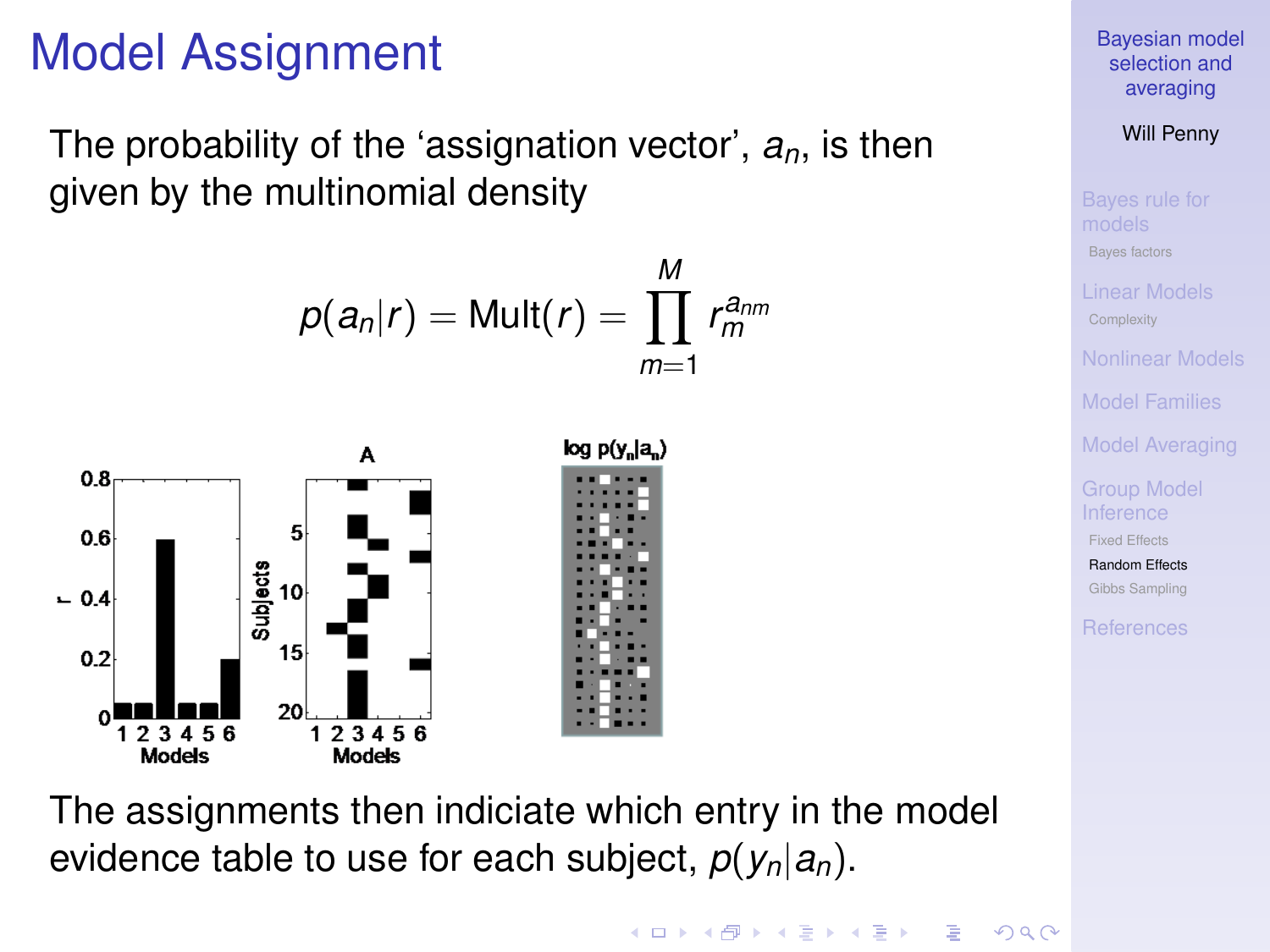Samples from the posterior densities *p*(*r*|*y*) and *p*(*a*|*y*) can be drawn using Gibbs sampling (Gelman et al 1995).

This can be implemented by alternately sampling from

$$
\begin{array}{rcl} r & \sim & p(r|a,y) \\ a & \sim & p(a|r,y) \end{array}
$$

and discarding samples before convergence.

<span id="page-31-0"></span>This is like a sample-based EM algorithm.

[Bayesian model](#page-0-0) selection and averaging

Will Penny

[Bayes factors](#page-5-0)

[Model Families](#page-18-0)

[Fixed Effects](#page-25-0)

[Random Effects](#page-26-0) [Gibbs Sampling](#page-32-0)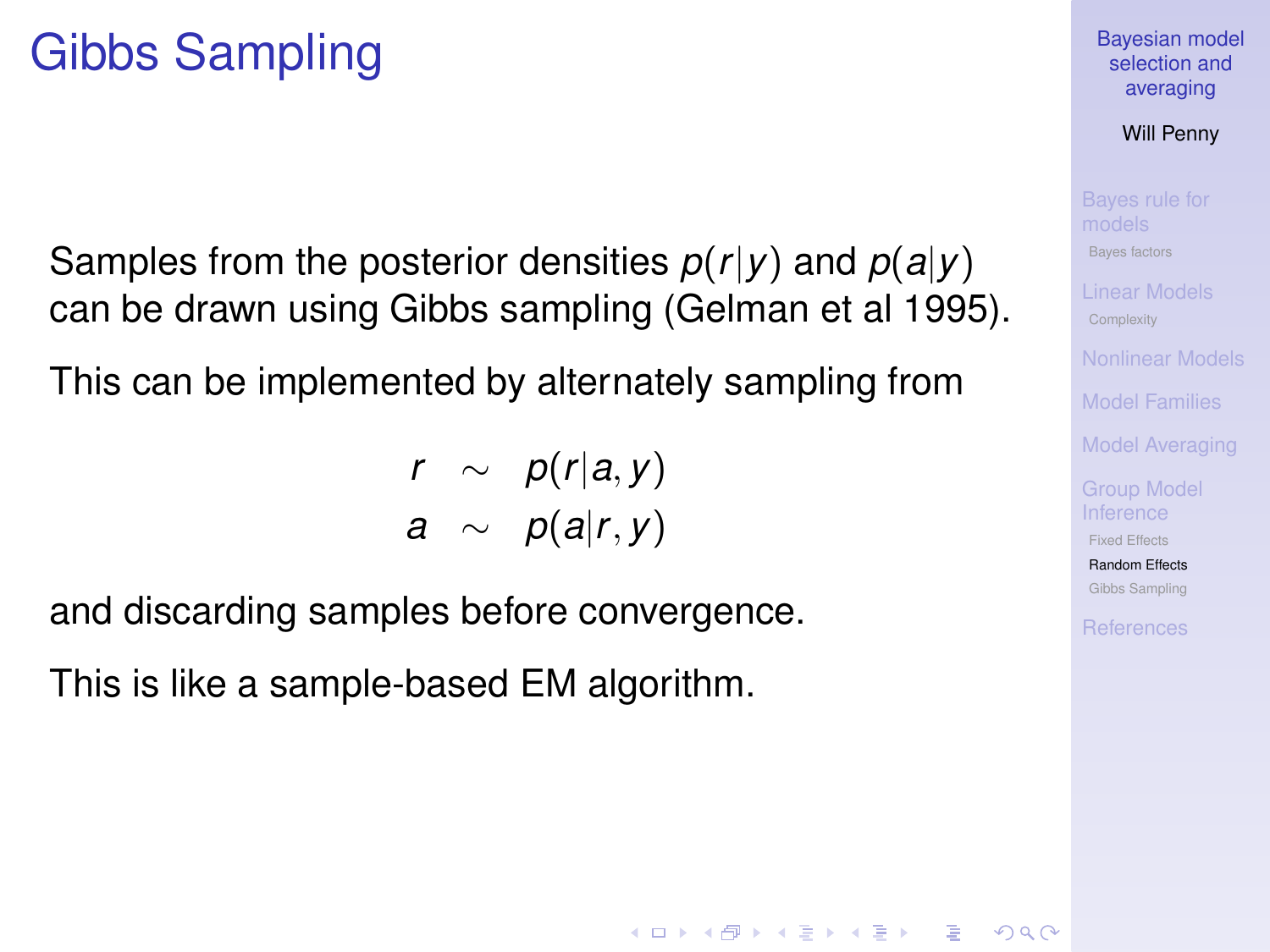STEP 1: model probabilites are drawn from the prior distribution

*r* ∼ Dir( $\alpha_{prior}$ )

where by default we set  $\alpha_{prior}(m) = \alpha_0$  for all *m* (but see later).

STEP 2: For each subject  $n = 1..N$  and model  $m = 1..M$ we use the model evidences from model inversion to compute

$$
u_{nm} = \exp(\log p(y_n|m) + \log r_m)
$$
  
\n
$$
g_{nm} = \frac{u_{nm}}{\sum_{m=1}^{M} u_{nm}}
$$

<span id="page-32-0"></span>Here, *gnm* is our posterior belief that model *m* generated the data from subject *n*.

[Bayesian model](#page-0-0) selection and averaging

Will Penny

[Bayes factors](#page-5-0)

[Model Families](#page-18-0)

[Model Averaging](#page-22-0)

[Fixed Effects](#page-25-0)

[Random Effects](#page-26-0) [Gibbs Sampling](#page-32-0)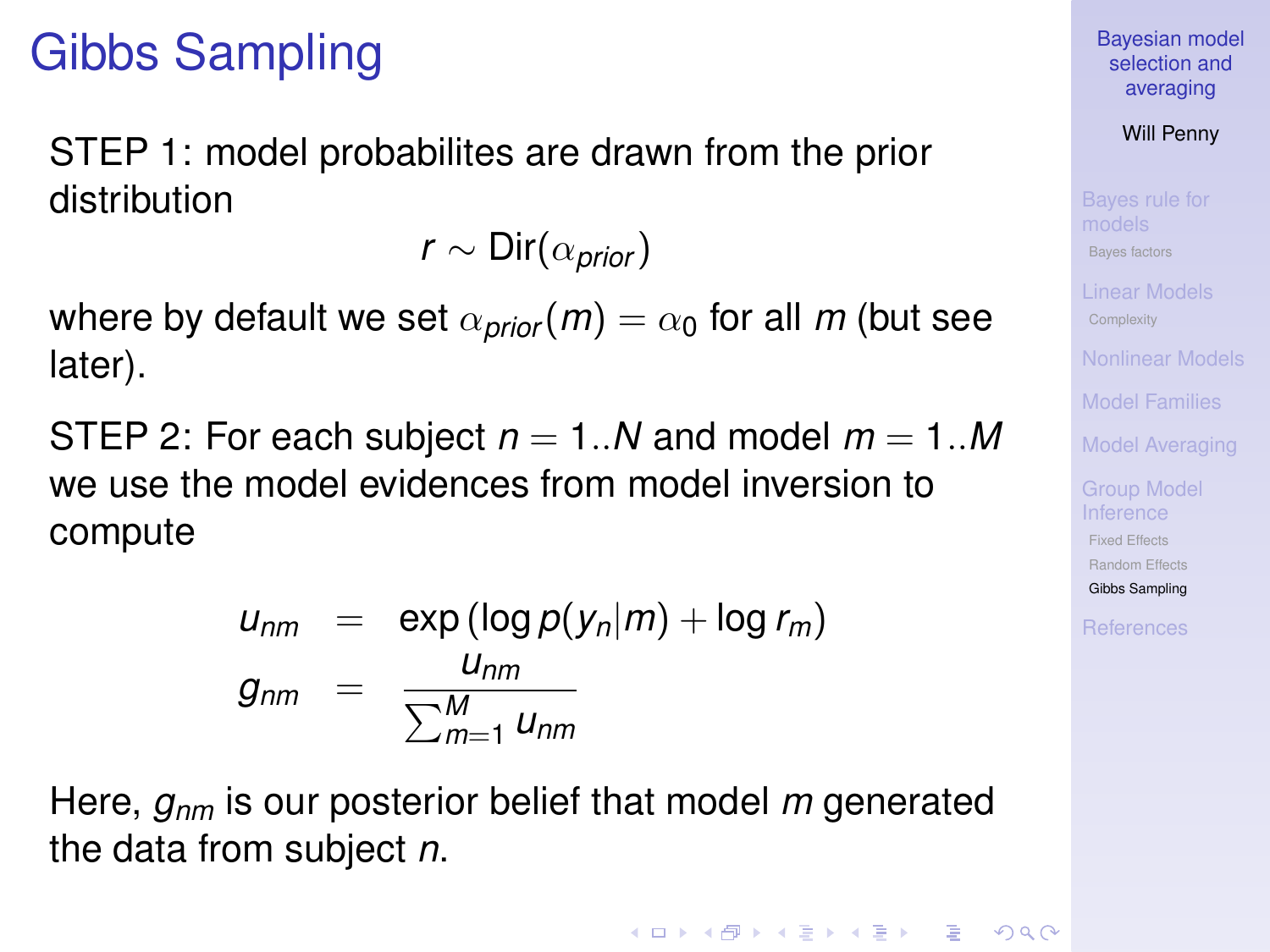STEP 3: For each subject, model assignation vectors are then drawn from the multinomial distribution

 $a_n$  ∼ Mult $(g_n)$ 

We then compute new model counts

$$
\beta_m = \sum_{n=1}^{N} a_{nm}
$$
  
\n
$$
\alpha_m = \alpha_{prior}(m) + \beta_m
$$

and draw new model probabilities

$$
\mathsf{r}\sim \mathsf{Dir}(\alpha)
$$

**KORK ERKERY EL ARA** 

Go back to STEP 2 !

[Bayesian model](#page-0-0) selection and averaging

Will Penny

[Bayes factors](#page-5-0)

[Model Families](#page-18-0)

[Model Averaging](#page-22-0)

[Fixed Effects](#page-25-0)

[Random Effects](#page-26-0)

[Gibbs Sampling](#page-32-0)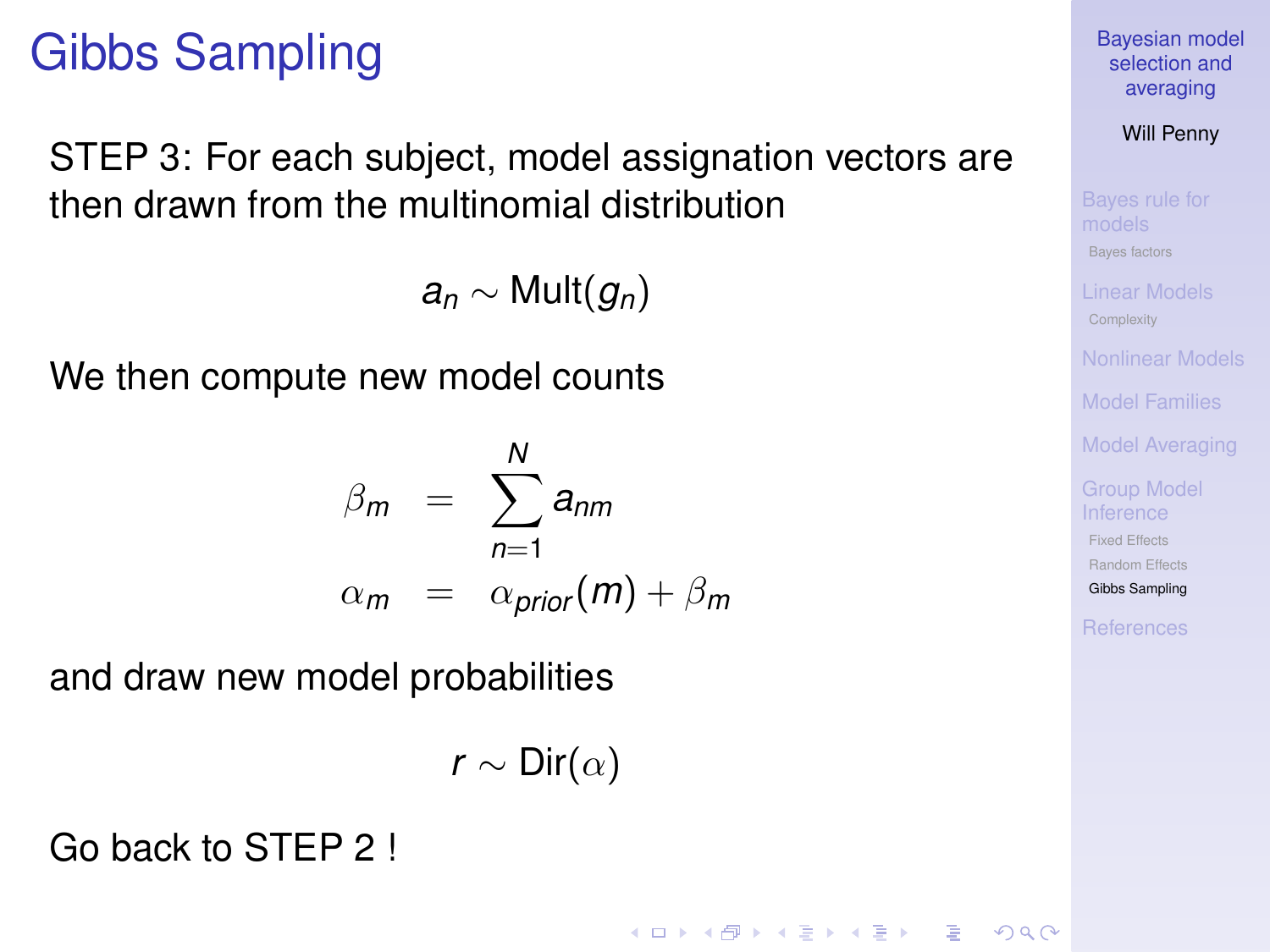These steps are repeated  $N_d$  times. For the following results we used a total of  $N_d = 20,000$  samples and discarded the first 10,000.

Will Penny

[Bayes factors](#page-5-0)

[Model Families](#page-18-0)

[Model Averaging](#page-22-0)

[Fixed Effects](#page-25-0)

[Random Effects](#page-26-0)

[Gibbs Sampling](#page-32-0)

**KORK ERKERY EL ARA**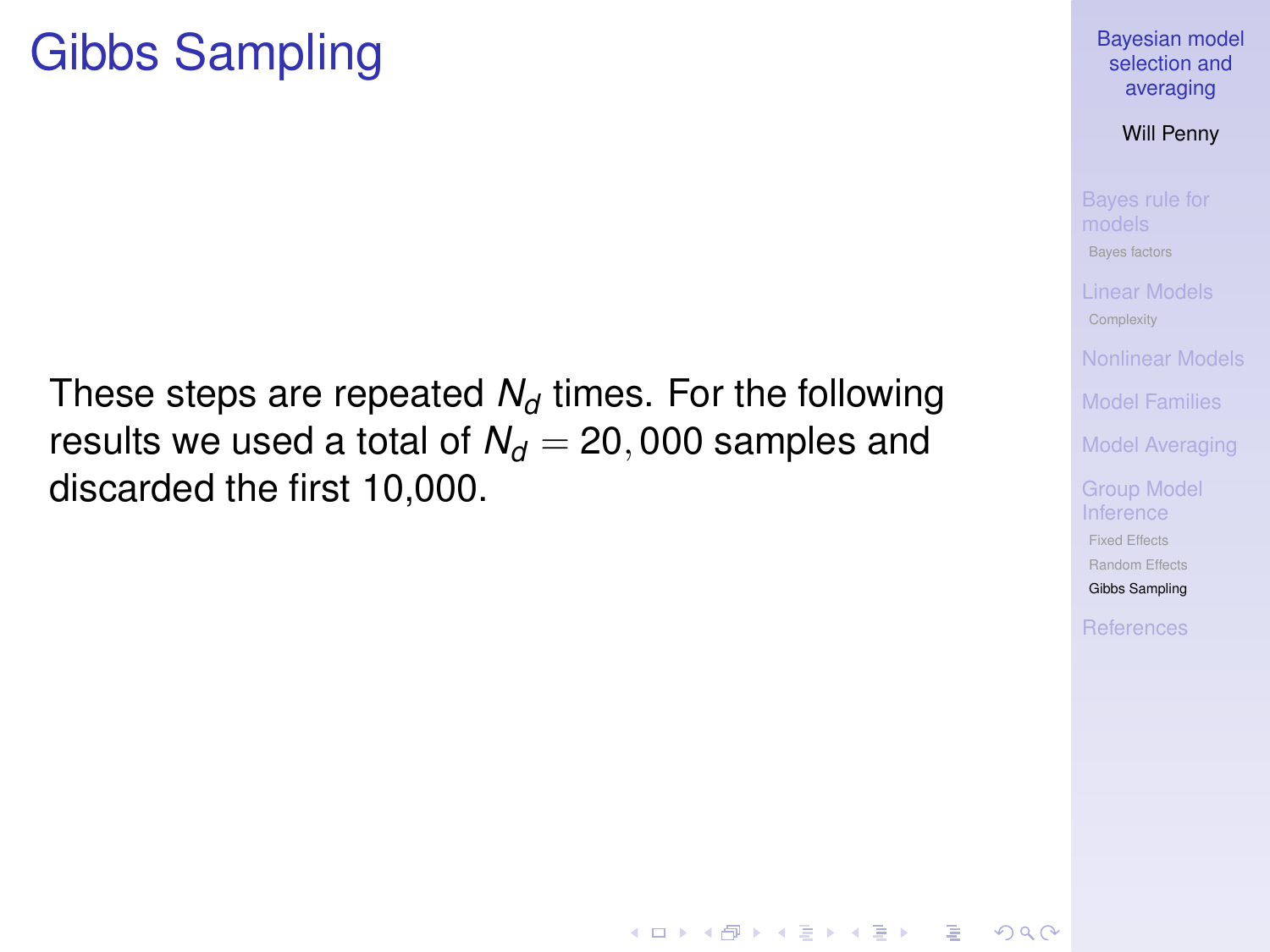These remaining samples then constitute our approximation to the posterior distribution *p*(*r*|*Y*). From this density we can compute usual quantities such as the posterior expectation, *E*[*r*|*Y*].

<span id="page-35-0"></span>

[Bayesian model](#page-0-0) selection and averaging

Will Penny

[Bayes factors](#page-5-0)

[Model Families](#page-18-0)

[Model Averaging](#page-22-0)

[Fixed Effects](#page-25-0)

[Random Effects](#page-26-0)

[Gibbs Sampling](#page-32-0)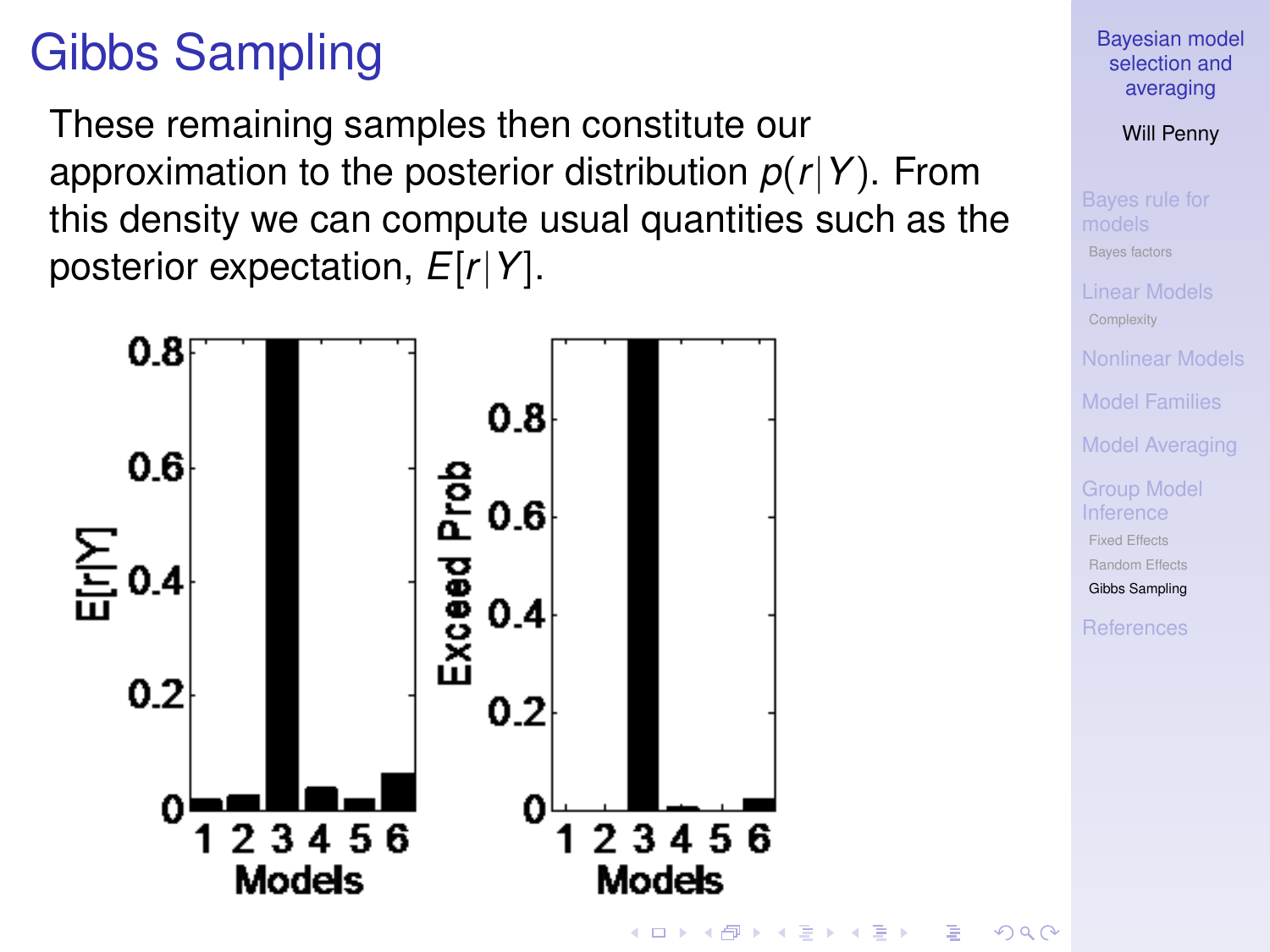# Random Effects

11/12=92% subjects favoured model 1.



[Bayesian model](#page-0-0) selection and averaging

Will Penny

[Bayes factors](#page-5-0) [Model Families](#page-18-0) [Model Averaging](#page-22-0) [Fixed Effects](#page-25-0) [Random Effects](#page-26-0) [Gibbs Sampling](#page-32-0)

 $E[r_1|Y] = 0.84$  $p(r_1 > r_2|Y) = 0.99$ 

<span id="page-36-0"></span>where the latter is called the exce[ed](#page-35-0)[an](#page-37-0)[c](#page-35-0)[e](#page-36-0) [p](#page-37-0)[r](#page-31-0)[o](#page-32-0)[b](#page-37-0)[a](#page-38-0)[b](#page-24-0)[i](#page-25-0)[li](#page-37-0)[t](#page-38-0)[y.](#page-0-0)

 $2990$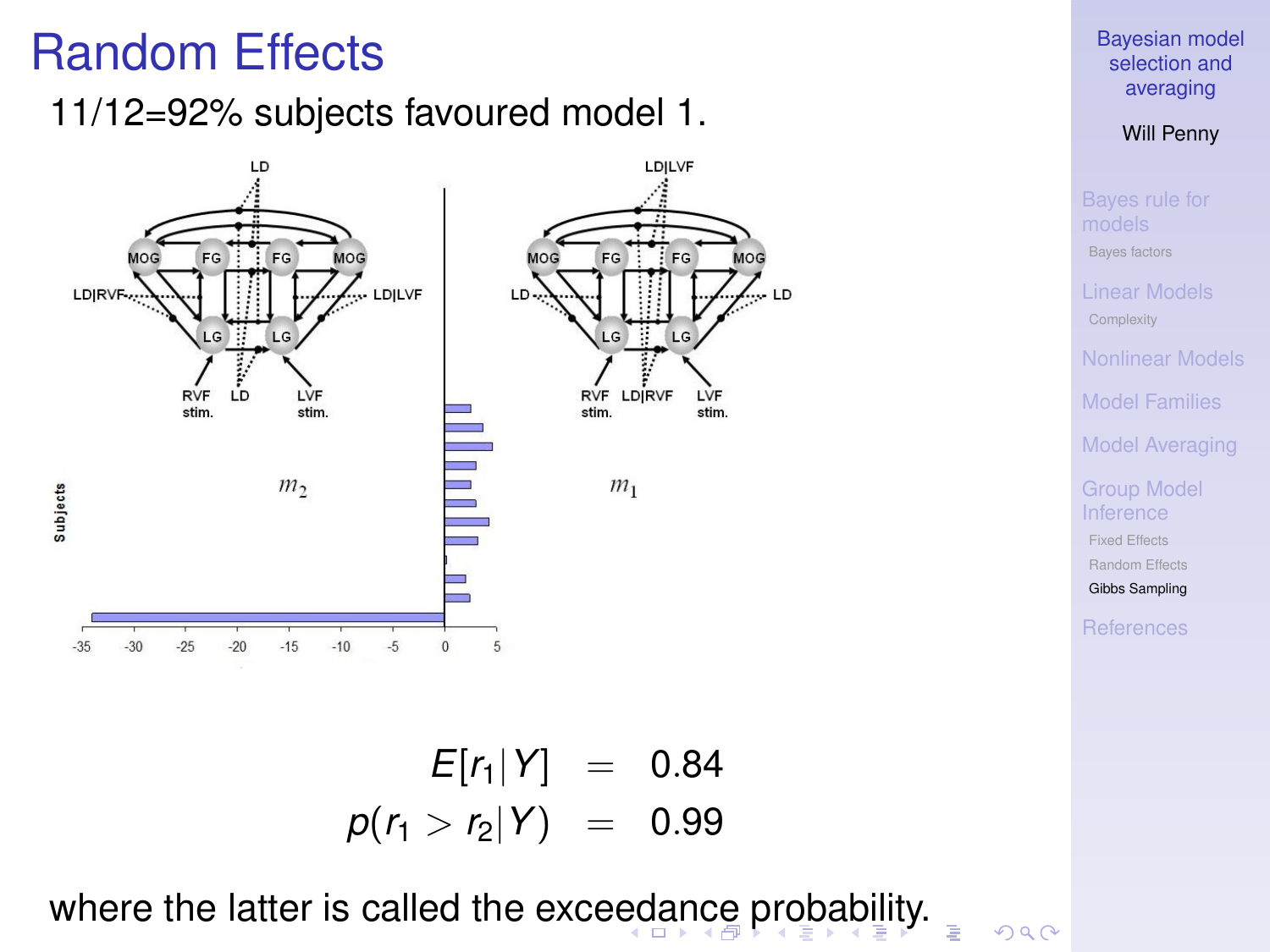# Dependence on Comparison Set

The ranking of models from RFX inference can depend on the comparison set.

Say we have two models with 7 subjects prefering model 1 and 10 ten subjects preferring model 2. The model frequencies are  $r_1 = 7/17 = 0.41$  and  $r_2 = 10/17 = 0.59$ .

Now say we add a third model which is similar to the second, and that 4 of the subjects that used to prefer model 2 now prefer model 3. The model frequencies are now  $r_1 = 7/17 = 0.41$ ,  $r_2 = 6/17 = 0.35$  and  $r_3 = 4/17 = 0.24$ .

<span id="page-37-0"></span>This is like voting in elections.

[Bayesian model](#page-0-0) selection and averaging

Will Penny

[Bayes factors](#page-5-0)

[Model Families](#page-18-0)

[Fixed Effects](#page-25-0) [Random Effects](#page-26-0)

[Gibbs Sampling](#page-32-0)